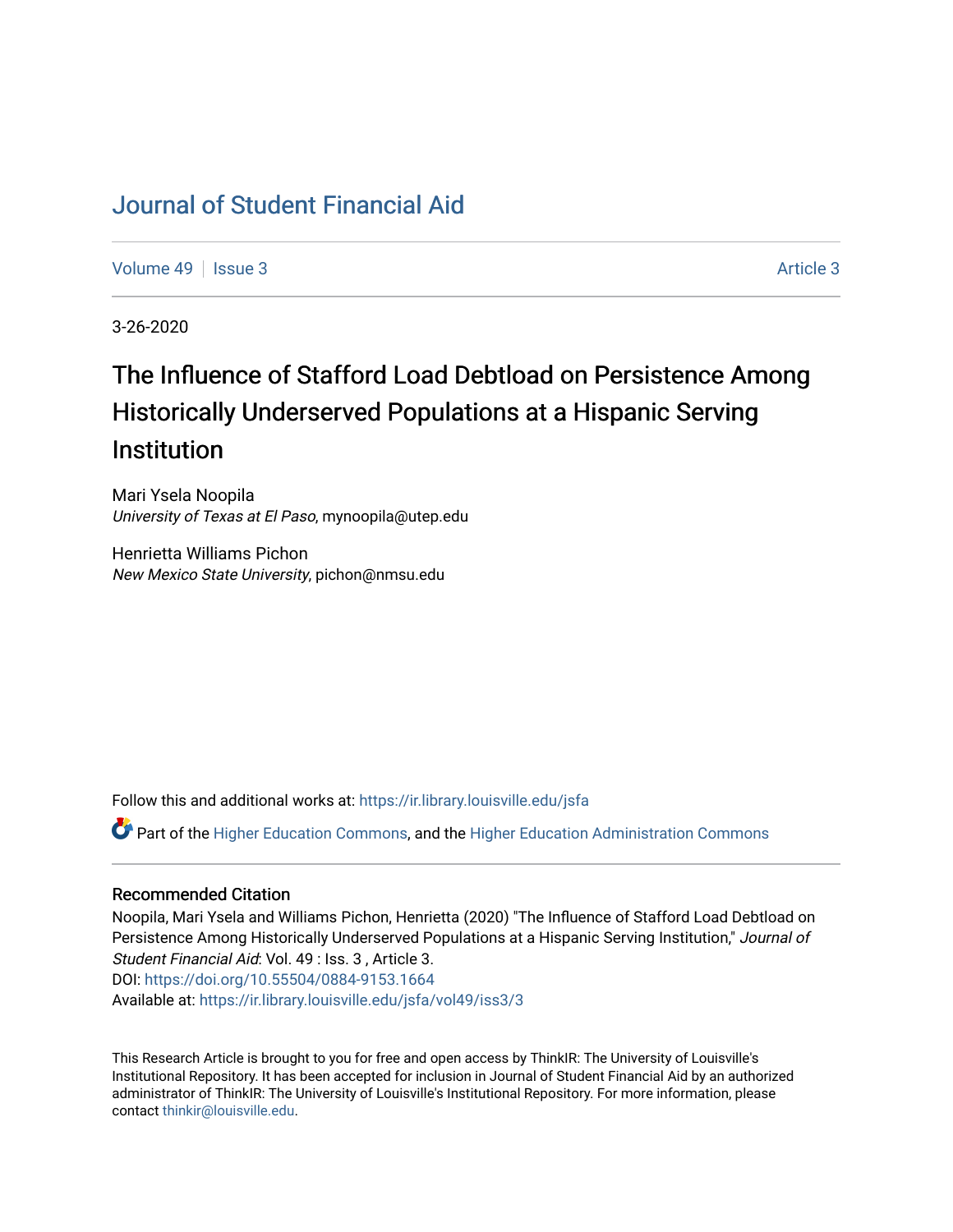**The Influence of Stafford Load Debtload on Persistence Among Historically Underserved Populations at a Hispanic Serving Institution By Mari Ysela Noopila and Henrietta Williams Pichon**

**This study presents a mixed methods explanatory analysis of the influence of Stafford loan debtload on persistence among underserved populations attending a Hispanic Serving Institution in the Southwest of the United States. Using data from cohort 2010, fall to fall persistence was examined to assess if debtload was related to persistence for all full-time, first-time undergraduate students based on demographic characteristics. Additionally, in-depth interviews were conducted on undergraduate students during fall 2017 to gain a better understanding of their experiences with debtload and if it played into their persistence decisions. Results of the study revealed statistically significant relationships between debtload and persistence for all first-time, full-time undergraduate students, White non-Hispanic students, Hispanic students, male students, female students, students from low and medium annual household incomes, as well as for first-generation and continuing generation students. Further, low debt was a predictor of non-persistence for each of these groups of students. The findings from the qualitative study showed how debtload influenced students' persistence decisions. Overall, findings suggest that the threshold of debt is extremely low for these particular students attending a Hispanic Serving Institution.**

**Keywords:** *Debtload, Hispanic-Serving Institution, Threshold of Debt*

he existing research related to financial aid and student persistence clearly identifies a gap in the literature regarding the influence of student loan debtload on persistence for historically underserved groups (e.g., first-generation, low-income, ethnic minorities) in higher education. Recent estimates of The existing research related to financial aid and student persistence clearly identifies a gap in the literature regarding the influence of student loan debtload on persistence for historically underserve groups (e.g., fi student loan debt as of 2018 was at 1.48 trillion dollars. Adding to that, the average student loan debt for individuals graduating in 2017 was \$28,650 (The Institute for College Access and Success, 2018). With median entry-level starting salaries of \$44,000 annually for undergraduates, the investment in college degrees is becoming more and more questionable as Millennials (1980-2000) and Gen Z'ers (born after 2000) make critical decisions about remaining enrolled (Federal Reserve Bank of New York, 2018). Since Cofer and Somer's (1999) seminal study asserted that loan debt affected persistence, few researchers have looked deeper into the influence of debtload on persistence decisions. Without careful inquiry of the influence of debtload on persistence, we risk negatively impacting degree attainment by advancing well-meaning programs, i.e., Title IV loans that may do more harm than good. Over the years, Hispanic-Serving Institutions (HSIs) are being looked upon as institutions that foster student success of these historically underserved groups (Borden & Sharpe, 2015; Núñez, Hurtado, & Calderón Galdeano, 2015; Santiago, 2006). Data show that HSIs are second to Historically Black Colleges and Universities (HBCUs) in granting

*Mari Ysela Noopila is a Visiting Assistant Professor in the Master of Leadership and Community Engagement Program at the University of Texas at El Paso; Henrietta Williams Pichon is the Interim Associate Dean: Academic Affairs in the College of Education at New Mexico State University.*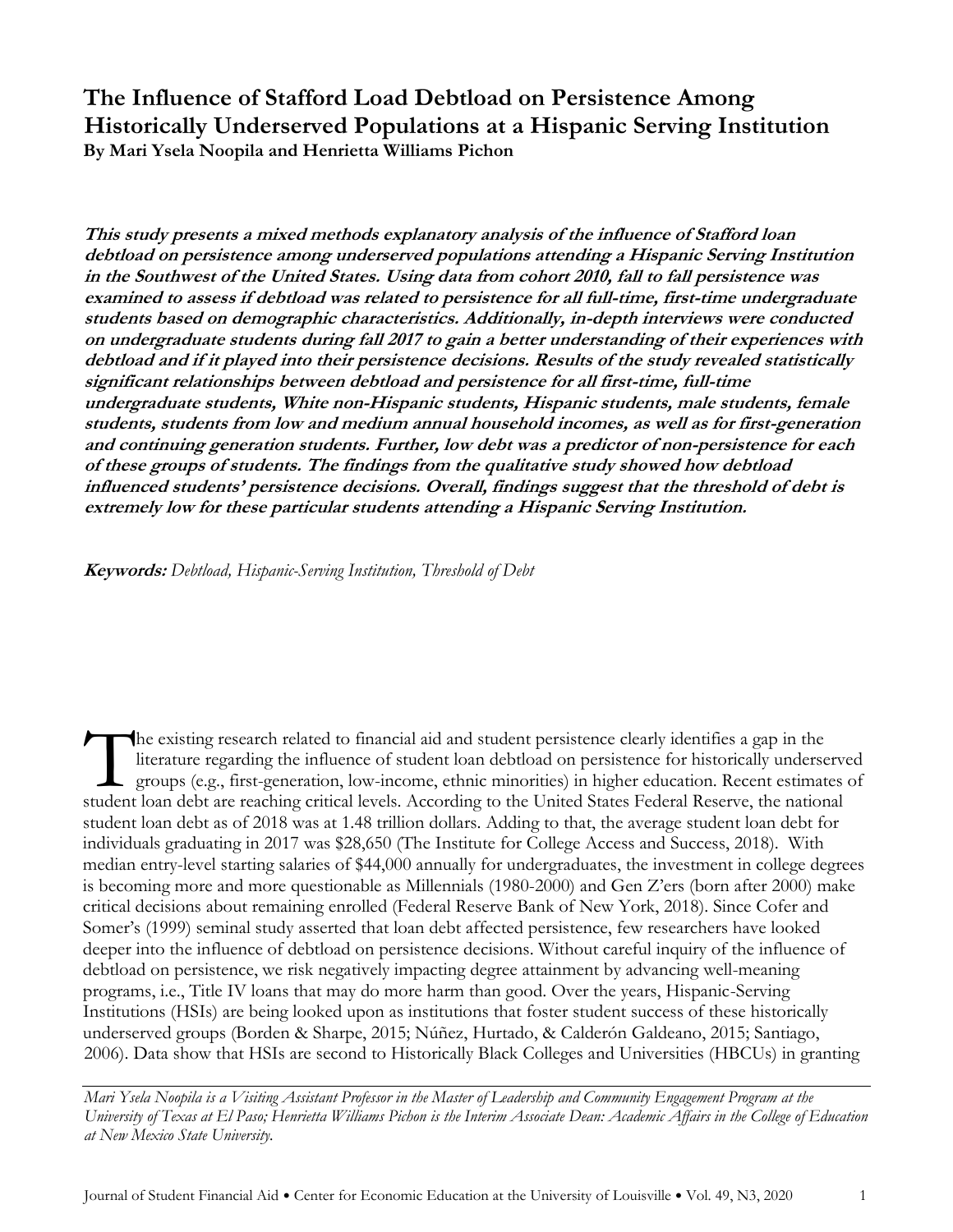baccalaureate degrees to historically underserved groups (Borden & Sharpe, 2015). Though research is replete with stories highlighting degree attainment among historically underserved groups, it lacks demonstration of how finances and persistence for these students impact their chances of success.

 Therefore, the purpose of this mixed-methods study was to examine the influence of debtload on persistence (i.e., year-to-year) for undergraduate students at an HSI, with special attention given to historically underserved students. Using archival institutional data and student interviews, this study sought to answer the following research question: How does Stafford loan debtload influence persistence of historically underserved students at an HSI? For the purpose of this study, the researchers focused on the Stafford student loan program because of the shift in financial aid policies in the 1980s from need-based aid to merit-based aid to fund their education, which forced many into borrowing (Behrman, Kletzer, McPherson & Schapiro,1998; Mumper, 1996; Paulsen, 1998; Paulsen & Smart, 2001; St. John, 1994). Stafford loans have become the largest provider of financial support for millions of college students (Choy & Berker, 2003; Long & Riley, 2007; Mumper & Ark, 1991). According to the U.S. Department of Education, Stafford loan debt alone was at \$767 billion as of 2018 (U.S. Department of Education, 2018). Additionally, Stafford loans are governed under Title IV Aid as a public good and may be more amenable to adjusting policy than private educational loan programs which are governed by capitalistic principles (Page & Scott-Clayton, 2016). Although there are several different funding sources (i.e., scholarships, grants, private loans), we are focusing on the Stafford loan because it is more accessible for historically underserved populations than other forms of aid, this has been due in part to unmet financial need in the way of grant and scholarship aid as well as the unique nature of the federally backed Stafford loan which does not require consideration of traditional financial measures like private loans. This study is a first step in understanding the impact of Stafford loan debtload at an HSI as a means of determining students' perceptions of student loan debtload, especially as it relates to persistence. Findings from this study will have implications for financial aid research, practice, and policy by drawing attention to the effects of cumulative loan debt on persistence behavior for underserved populations.

## **Review of the Literature**

Higher education has been deemed a major contributor of individual, social, and economic opportunity, and increasingly it has served as a crucial component in the national mission for equality and opportunity across gender, racial/ethnic and socioeconomic lines (Anderson & Hearn, 1992; Chen & DesJardins, 2010; Ma, Pender, & Welch, 2016). Research (Le, Mariano, & Faxon-Mills, 2016) has shown that historically underserved students do not persist at the same rates as their peers. With nearly three decades of modification to financial aid policies, the results have merely increased participation in loan programs for many students attending postsecondary schools but may not be as clear with regard to persistence. Mumper and Ark (1991) point to the increasing loan use trend in financial aid, explaining that the Stafford loan was transformed from a small supplemental program into the centerpiece of all student aid in the United States, surpassing the Pell grant as the primary source of federal student aid.

Over time, policies have decreased funding for programs to lower-income families, in turn, these individuals must rely more heavily on Stafford loans to fund their education. The primary intent of federal student aid was to help increase college access for low-income students and families, but now with tuition increase concerns, attention is redirected towards overall affordability of college (Choy & Berker, 2003). Long and Riley (2007) explained that shifts in U.S. financial aid policy curtailed funding and opportunities for low-income students and concentrated efforts on meeting the needs of middle and upper-income families. While examining the Georgia Hope Scholarship, Dynarski (2000) found that for every \$1000 subsidy, the rate of college attendance increased by 4%-6% for middle and upper-income youth. Long and Riley (2007) further explained that need-based financial aid was replaced by loans, merit aid, and tax breaks; this is concerning for students who are disadvantaged and are historically underserved in higher education.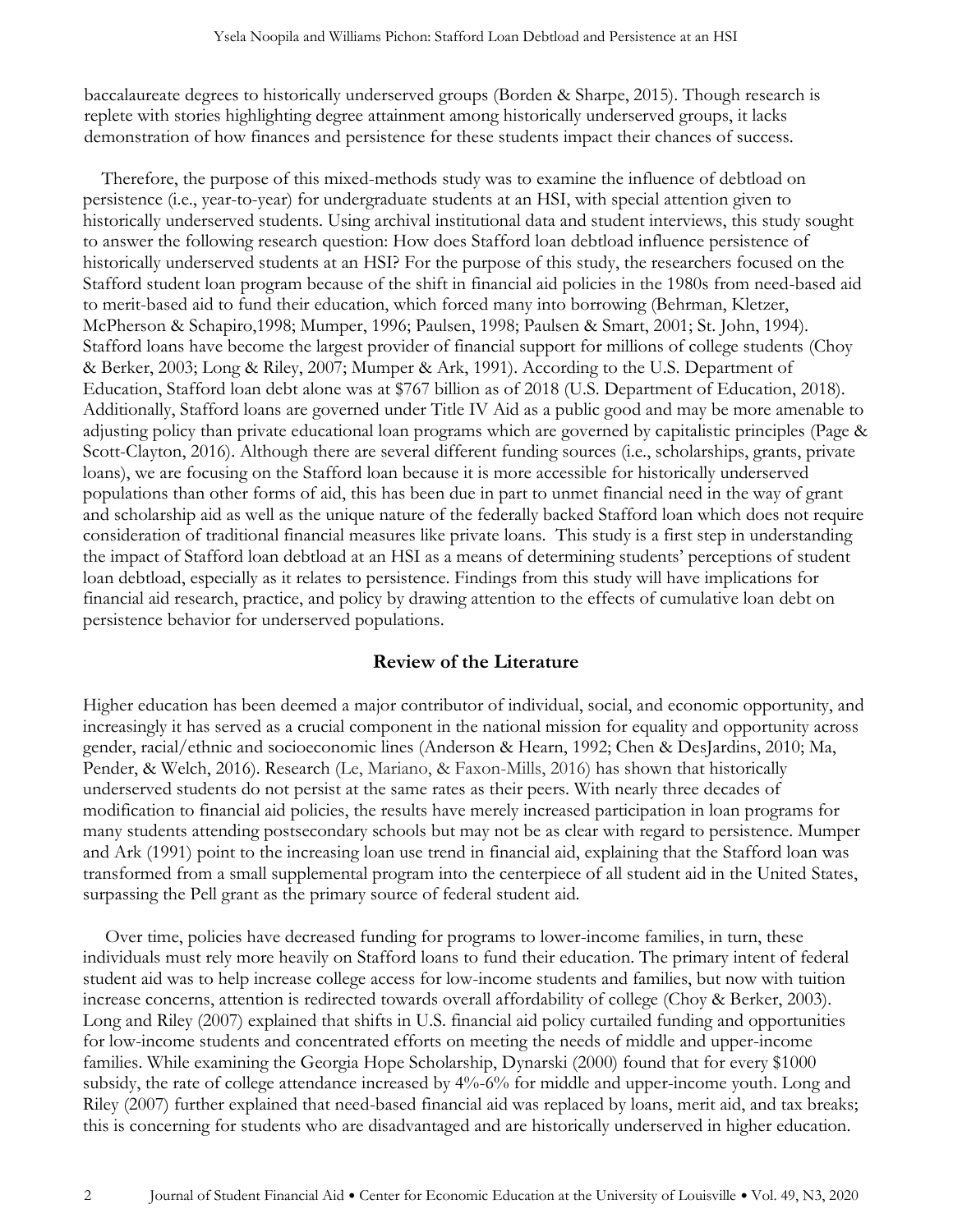These policies diminish need-based assistance for populations that are already financially burdened and need it the most to pursue higher education.

Research has suggested that educational loan debtload influences undergraduate students differently, particularly underserved students, and may play a role in their decisions to persist from year-to-year and complete their degree programs (Bowen, Chingos, & McPherson 2009; Buchmann & DiPrete, 2006; Dwyer et al., 2012; Somers, Woodhouse, & Cofer, 2004). Since Title IV aid has played a pivotal role in access to higher education, student enrollment has increased, yet there remains a lag in degree attainment, especially for historically underserved students (Bowen et al., 2009; Buchmann & DiPrete, 2006; Dwyer et al., 2012; Somers et al., 2004). Somers et al. (2004) found that increasingly, individuals borrowed student loans to fund their education, this was a result of declining scholarship and grant aid availability, thus, there has been growing interest about loan burden for all students, particularly first-generation and lower-income students who may be most vulnerable to these types of changes. For historically underserved groups in higher education, student loan debtload is becoming even more critical in understanding persistence. Examining debt and its effects on student outcomes will help us understand how loans act as an aide or obstacle with regard to student persistence.

## **HSIs Student Demographics**

Núñez et al. (2015) determined that HSIs are the "largest and fastest" growing sector of Minority Serving Institutions (MSIs) in the U.S. that actively pursue the enrollment of underserved groups of students. Núñez et al. (2015) further explained that "in 2012-2013, HSI's enrolled 59% of all Latino/Latina students in higher education, and also enrolled 28% of Asian American, 16% of Black, 14% of American Indian, and 10% of White students nationally" (p. 5). HSIs are found in 13 states, but over half of them (54%) are concentrated in California, Texas, and New Mexico; two-thirds of them are public institutions (Contreras, Malcom & Bensimon, 2008). While the number of Hispanic students attending and attaining degrees at postsecondary institutions is on the rise, Hispanic students lag behind their peers in completing their education (Macy & Terry, 2011; Perna, 2000; Swail & Perna, 2003). Swail and Perna (2003) found that for African American and Hispanic students, educational attainment continues to remain lower than that of their White and Asian peers.

Research concerning minority and low-income students often cite economic circumstances influencing college-related decisions (Nora, 2004; Nora & Crisp, 2009, Tinto, 1992). Nora (2004) asserted that financial assistance and college affordability weigh heavily in the decision to attend a particular institution and persist there. Tuition and fees have been on the rise at public institutions with a substantial increase of near 50% between 1993-2003 (Nora & Crisp, 2009) and continued to increase between 2011-12 and 2016-17 by an additional 9% in public four-year institutions (College Board, 2017). Because of this, students' ability to pay for college is becoming less likely. With no relief in sight, researchers (Nora & Crisp 2009; Santiago & Brown) asserted that Hispanic students may be disproportionately affected by these rising costs because of their dependency on student loans and their receiving far lower aid awards than their peers in other racial/ethnic groups. Interestingly, Santiago and Brown (2004) pointed out that Latino students consistently receive larger loan packages than other minority groups and smaller grant aid and work-study aid than both their White and Asian/Pacific Islander peers. As disparities in grant, work-study and scholarship aid persists for Latino students the rising cost of tuition will drive the need for increased loan packages requiring them to borrow more money to attend school.

Hall (2015) brought attention to the negative impacts of tuition and financial aid trends on Hispanic students. She further called for an inquiry into the inequities in financial aid distribution, which forces these students to borrow more and leave college with more debt than their peers of different racial/ethnic backgrounds. Somers et al. (2004) found that financial aid is important to the retention of first-generation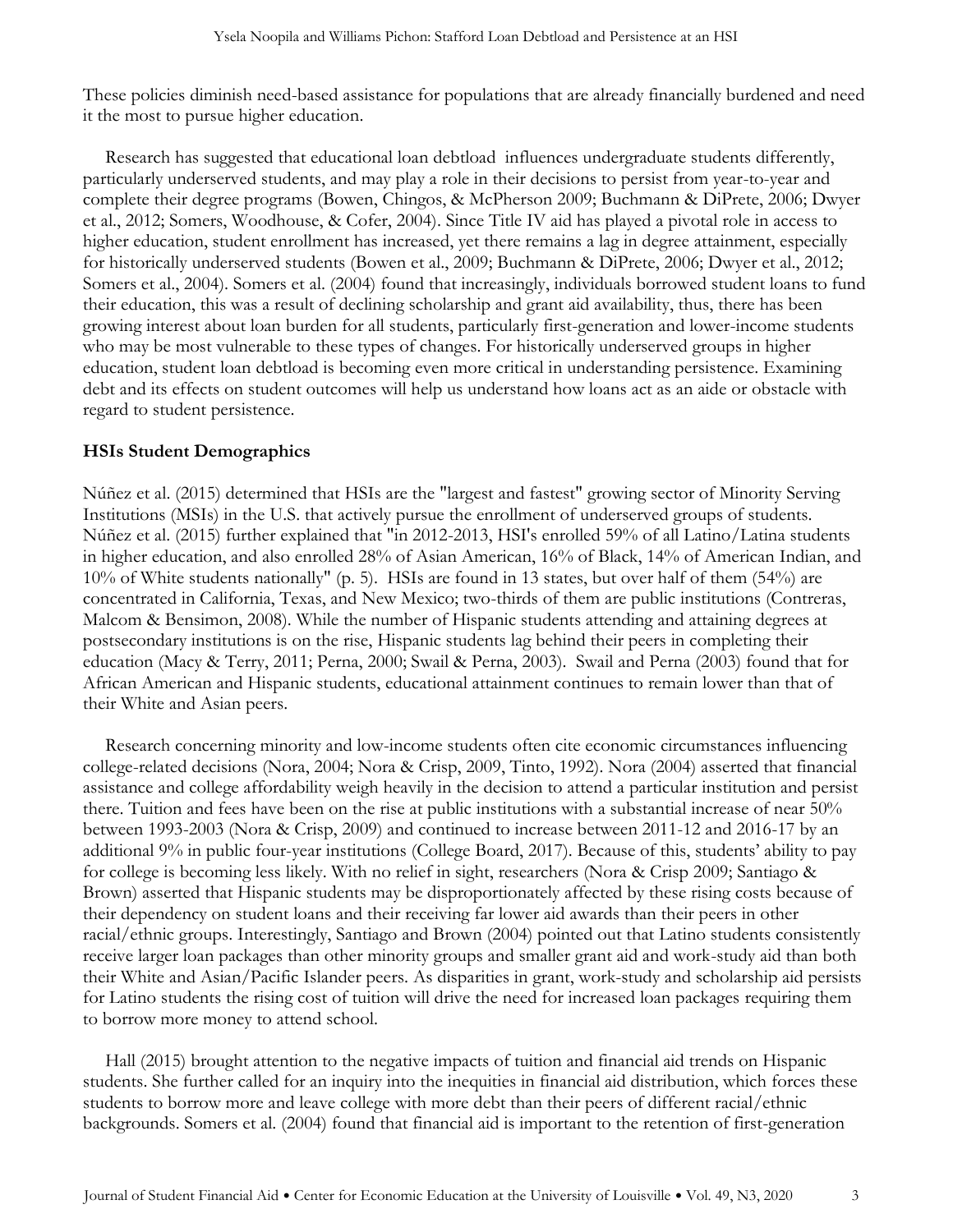students'; specifically, Pell and institutional grants positively influenced college access. Somers et al. (2004) found that parents benefit from more financial literacy education, and students, particularly first-generation students who are debt averse, may find smaller loan amounts more appealing and manageable. Thus, the importance of assessing how debt influences persistence and degree attainment decisions cannot be dismissed.

Because of the continued growth in Latino participation at colleges and universities, HSIs stand at the forefront of improving success for this growing demographic; "policymakers, education leaders, and community stakeholders need to understand the history of the HSI designation and the characteristics of HSIs to accurately assess the impact of those institutions on Latino student achievement now and in the future" (Santiago, 2006, p. 5). Because of the inequities that exist for a great number of students at HSIs, it is important to examine aspects that influence their persistence and degree attainment decisions.

## **Overview of Methodology**

A great amount of research concerning student loan debt and its effects on student persistence and completion is quantitative (e.g., Bettinger, 2004; Cabrera et al., 1993; Cofer & Somers, 2000; St. John, 1989). To gain a better understanding of how debtload affects persistence for underserved undergraduate students, a mixed-methods approach was employed. Mixed methods research is described as "research that combines (truly mixes), both quantitative and qualitative approaches within a single study" (Suter, 2011, p. 80). When both quantitative and qualitative methods are utilized jointly, they balance one another for a more comprehensive analysis (Greene, Caracelli, & Graham, 1989; Tashakkori & Teddlie, 1998). Thus, a twophase sequential explanatory mixed methods design was utilized. The qualitative data help explain or build upon initial quantitative results (Creswell, Plano, Clark, Gutman, & Hanson, 2003). This study involved the collection of quantitative data using an ex-post facto design; numerical data for all first-time, full-time undergraduate students' who accrued any amount of Stafford loan debt for cohort 2010 were collected from the Office of Institutional Analysis. Further, data were subjected to chi-square tests of independence followed by logistic regression analysis when a relationship between variables existed. This design allowed for the assessment of how increasing debt was related to persistence for the undergraduate population. Interviews were conducted with 20 undergraduate students who were currently enrolled at the institution during Fall 2017, pseudonyms were used in qualitative analysis reporting. The thresholds of debt variables are interval scaled variables, which employ the use of four dummy variables that included: no debt, low debt (≤ \$3,000), medium debt (\$3,001 to \$7,000), and high debt (> \$7,001). Additionally, the persistence variables consist of year-to-year persistence for 2010-2011 and were coded  $(0=$ no persist); (1=yes persist). Finally, demographic variables included race/ethnicity (1=White, 2=Hispanic, 3=Other), gender (1=Male; 0=Female), income (Low household income less than \$42,000 annually; Middle-household income between \$42,001125,000 annually; High-household income greater than \$125,001 annually), and first-generation status (0=no; 1=yes). These data were obtained from the Office of Institutional Analysis. Because the numbers were so small for African Americans, Native Americans, and Asian Americans (i.e., other), they could not be included in the analysis.

Following the quantitative inquiry, the collection of qualitative data using a case study design was employed; this allowed for the collection of data through in-depth interviewing. To address this study's central research question, semi-structured interviews were conducted with undergraduate students currently enrolled at the institution during Fall 2017. Participants were asked to complete a demographic form which asked them for specific information about their age, gender, race/ethnicity, household income, class status, and amount of debt.

Participants consisted of 20 undergraduate students of all different race/ethnicities, and various class ranks. See table 1 for student demographic information to include: gender, ethnicity, student status, family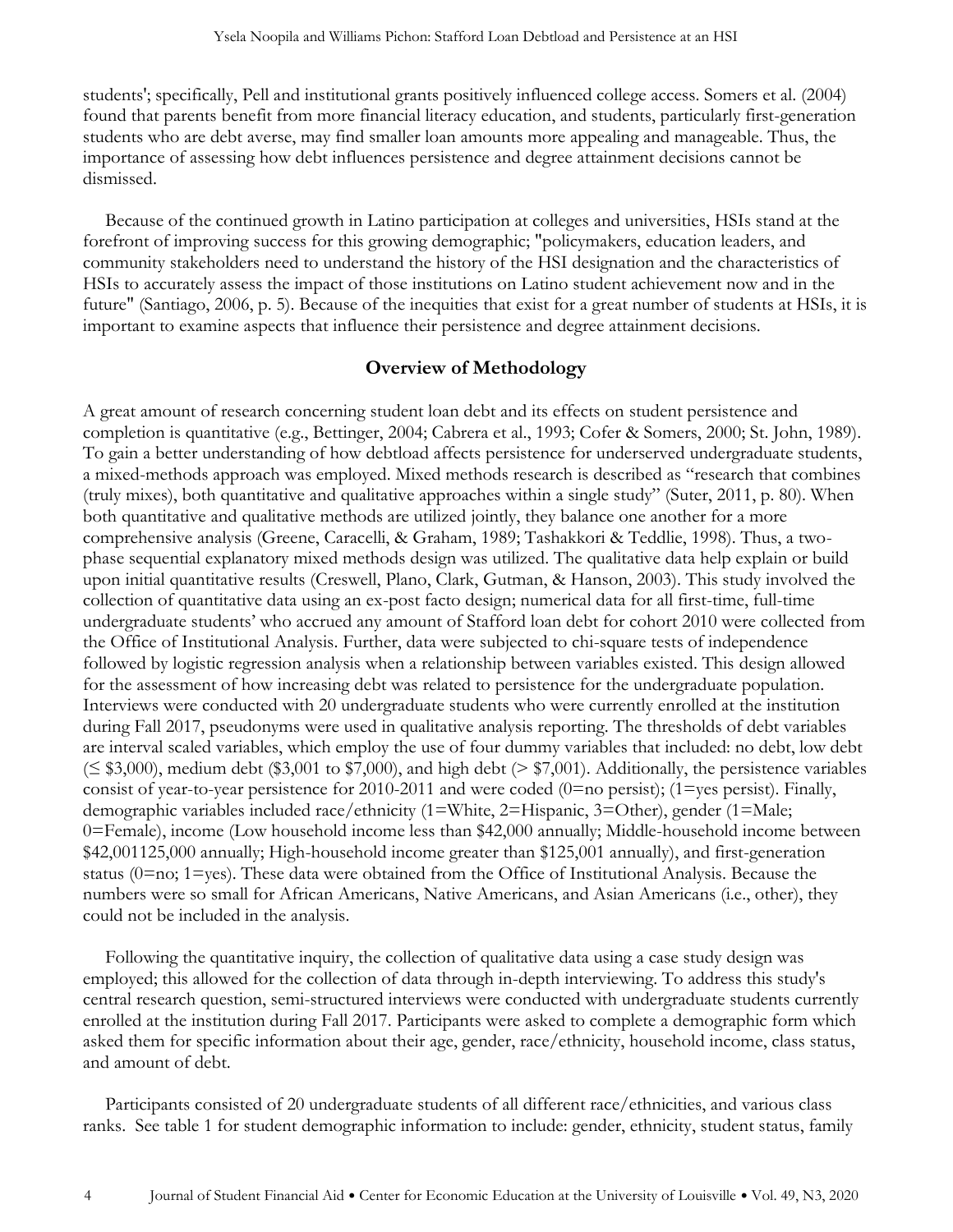education level, income class level and debtload. Of the students who participated 70% were females  $(n=14)$ , and 30% were male (n=6). Race and ethnicity of the students included 65% Hispanic (n=13), 15% White ( $n=3$ ), 10% African American ( $n=2$ ), and 10% Native American ( $n=2$ ). Of the 20 students, 60% reported having middle annual household income (n=12), 25% reported having low annual household income (n=5), and 15% reported having high annual household income (n=3). Of those numbers, 50% of the students were first-generation students (n=10). To further explore loan debt, the qualitative section of this study aimed to understand student's perceptions of increasing student loan debt on persistence decisions. Sample questions asked included the following: Tell me about your decision to take out a Stafford loan. What is your attitude about borrowing to pay for school?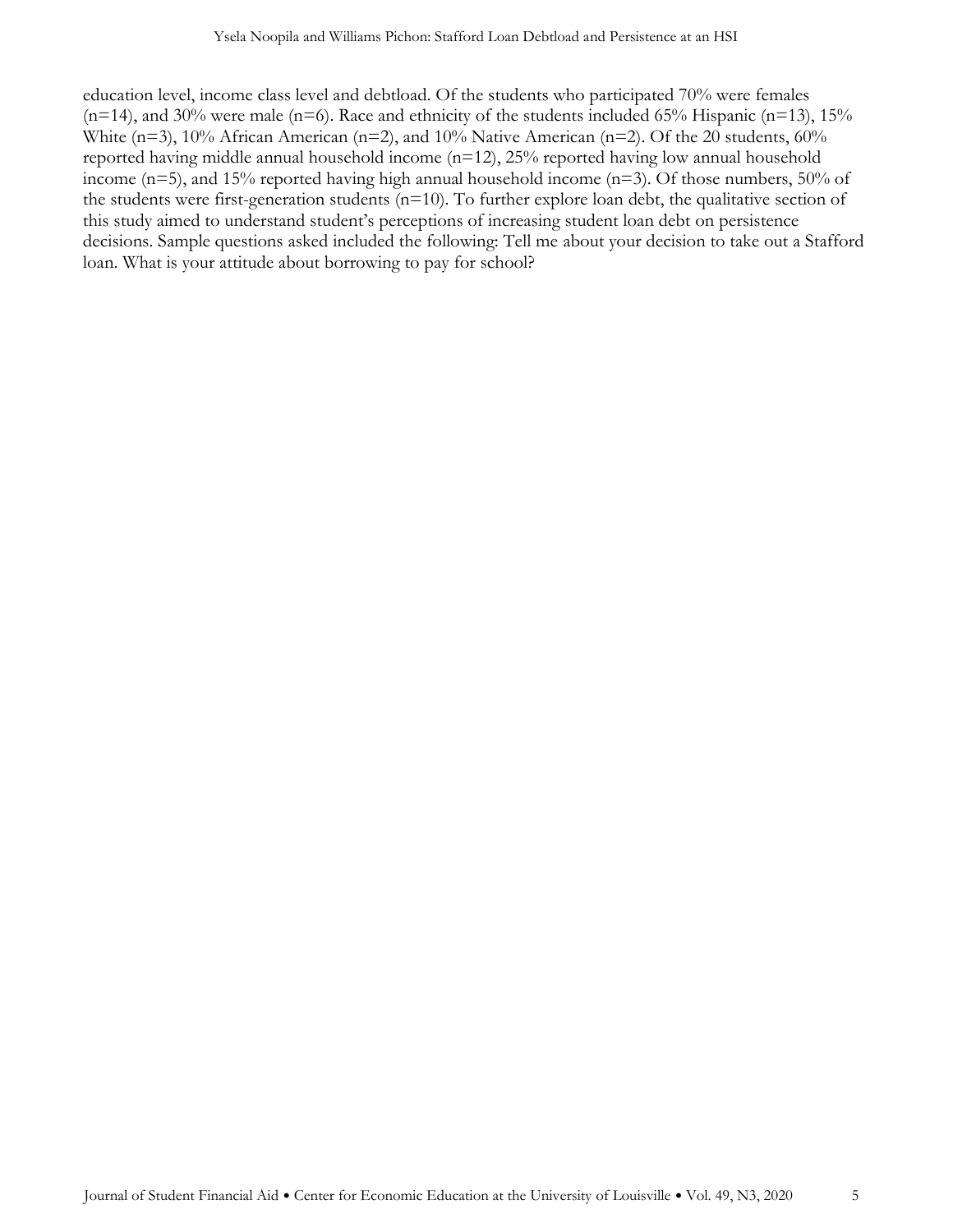## Table 1

## *Student Demographic Characteristics*

| Name      | Gender | Ethnicity          | <b>Student Status Family</b> | Educational<br>Level  | Income | <b>Class Level</b> | Debtload |
|-----------|--------|--------------------|------------------------------|-----------------------|--------|--------------------|----------|
| Shanon    | Female | Hispanic           | Dependent                    | Continuing            | Middle | Freshman           | Medium   |
| Aiyana    | Female | American<br>Indian | Dependent                    | First-generation      | Middle | Senior             | Medium   |
| Taylor    | Female | Hispanic           | Independent                  | First-generation High |        | Sophomore          | Low      |
| Victoria  | Female | Hispanic           | Dependent                    | First-generation      | Low    | Junior             | Medium   |
| Jimena    | Female | Hispanic           | Dependent                    | First-generation      | Middle | Freshman           | Medium   |
| Amara     | Female | American<br>Indian | Dependent                    | Continuing            | Middle | Freshman           | Medium   |
| KC        | Male   | Black/AA           | Dependent                    | Continuing            | Middle | Junior             | Medium   |
| Briana    | Female | White              | Independent                  | Continuing            | Middle | Sophomore          | High     |
| Jack      | Female | White              | Dependent                    | Continuing            | Middle | Junior             | Medium   |
| Matthew   | Male   | Hispanic           | Independent                  | First-generation      | Low    | Freshman           | Medium   |
| Mollie    | Female | Hispanic           | Independent                  | Continuing            | Low    | Junior             | High     |
| Christina | Female | White              | Dependent                    | Continuing            | Middle | Freshman           | Low      |
| Cesar     | Male   | Hispanic           | Dependent                    | First-generation      | Middle | Freshman           | Medium   |
| Chavo     | Male   | Hispanic           | Dependent                    | Continuing            | Middle | Sophomore          | Unsure   |
| Katie     | Female | Hispanic           | Independent                  | First-generation      | Low    | Sophomore          | Medium   |
| John      | Male   | Hispanic           | Independent                  | First-generation      | Middle | Freshman           | Unsure   |
| Talia     | Female | Hispanic           | Dependent                    | Continuing            | Middle | Senior             | Medium   |
| Rose      | Female | Black/AA           | Dependent                    | First-generation      | Low    | Senior             | High     |
| Amanda    | Female | Hispanic           | Dependent                    | Continuing            | High   | Freshman           | Medium   |
| Corey     | Male   | Hispanic           | Independent                  | First-generation      | High   | Sophomore          | High     |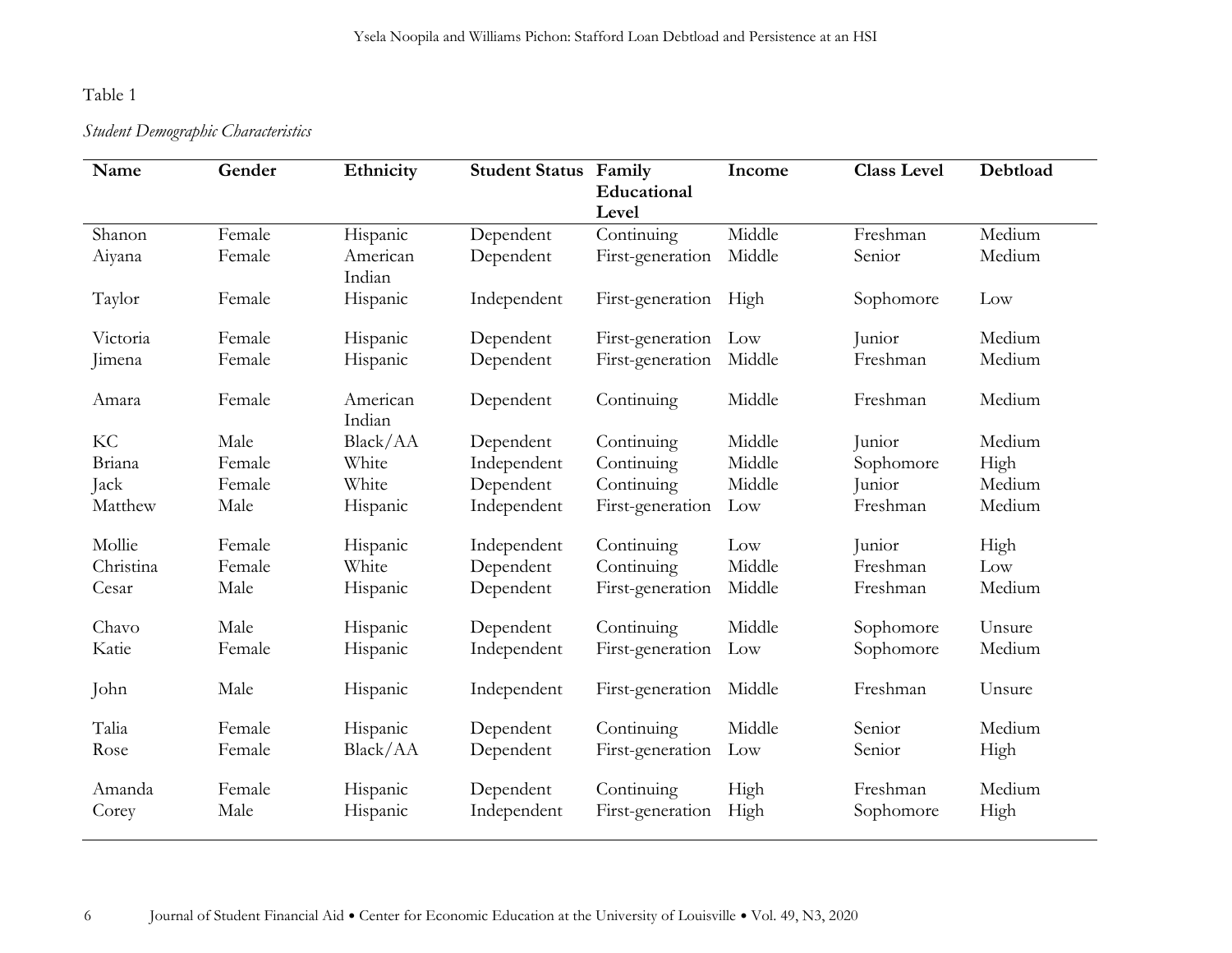## **Data Analysis**

To gain an understanding of whether students' debtload predicted persistence outcomes, multiple regression was applied to the sample. The predictor variables — no debt, low debt, medium debt, and high debt were entered one by one for each of the unique student background characteristics (e.g., race/ethnicity, gender, annual income, first-generation or continuing generation student status variables). High debt amounts are greater than \$7001, medium debt is amounts from \$3001-\$7000, low debt (\$1-\$3000), and no debt. Using contingency tables for persistence based on debtload amounts for all full-time first-time undergraduate students, regression analyses were employed to examine the predictive power of debtload on year-to-year persistence. Unlike Cofer and Somers (2000) who assessed debt from multiple sources, this study only considers debt from Federal Stafford loans at a single institution. The Office of Institutional Analysis aggregated the data and categorized accumulated debt from Stafford loans into the four respective categories (e.g., no debt, low debt, medium debt, high debt). Students with these threshold amounts were then compared to each other.

The qualitative portion of the study utilized the analytical procedures outlined by Cresswell (1994) that explained how to guide the development of analysis for qualitative data. The in-person interviews were audio-recorded and transcribed. Creswell (1994) detailed the necessity of reducing and interpreting data; to do so, emergent themes were presented in tables. The tables organized the data to assess the relationship between the information and categories. The next step was the coding of the themes. Themes were coded in clusters of related topics, each of the codes was given a specific color code for ease of use and analysis. Finally, the consolidation of all coded data was entered into one document and preliminary analysis began. Each code was assigned a particular color to allow a visual representation of the emergent themes (e.g., bluestress, red-scared, green-family). Codes and participant responses were placed into tables to allow for further examination using Comparative Qualitative Analysis (CQA; Patton, 2002). This allowed for a search of specific patterns and similarities within the text and across cases. Further, emergent themes within and across the individual cases were identified. Finally, the information was formatted into narrative text.

#### **Results**

The findings of this study provided insights into how debtload influenced persistence of undergraduate students at an HSI. The quantitative study revealed that for these undergraduate students enrolled during the fall of 2010, debtload played a significant role in student persistence. Regression analysis indicated that for certain students' low debt was a predictor of non-persistence. Further, five themes emerged from the qualitative study which offered an in-depth understanding of how students' perceived debtload influencing their persistence decisions.

## **Chi-Square Tests**

Chi-square tests of independence were performed to examine if there were relationships between debtload levels and persistence for all first-time, full-time undergraduate students (AFTFTUG), White non-Hispanic, Hispanic, male, female, low income, medium income, first generation and continuing generation students. The results of the chi-square tests of independence indicated that there were statistically significant differences between the observed and expected values. Table 2 presents the observed and expected frequencies for students based on their demographic characteristics.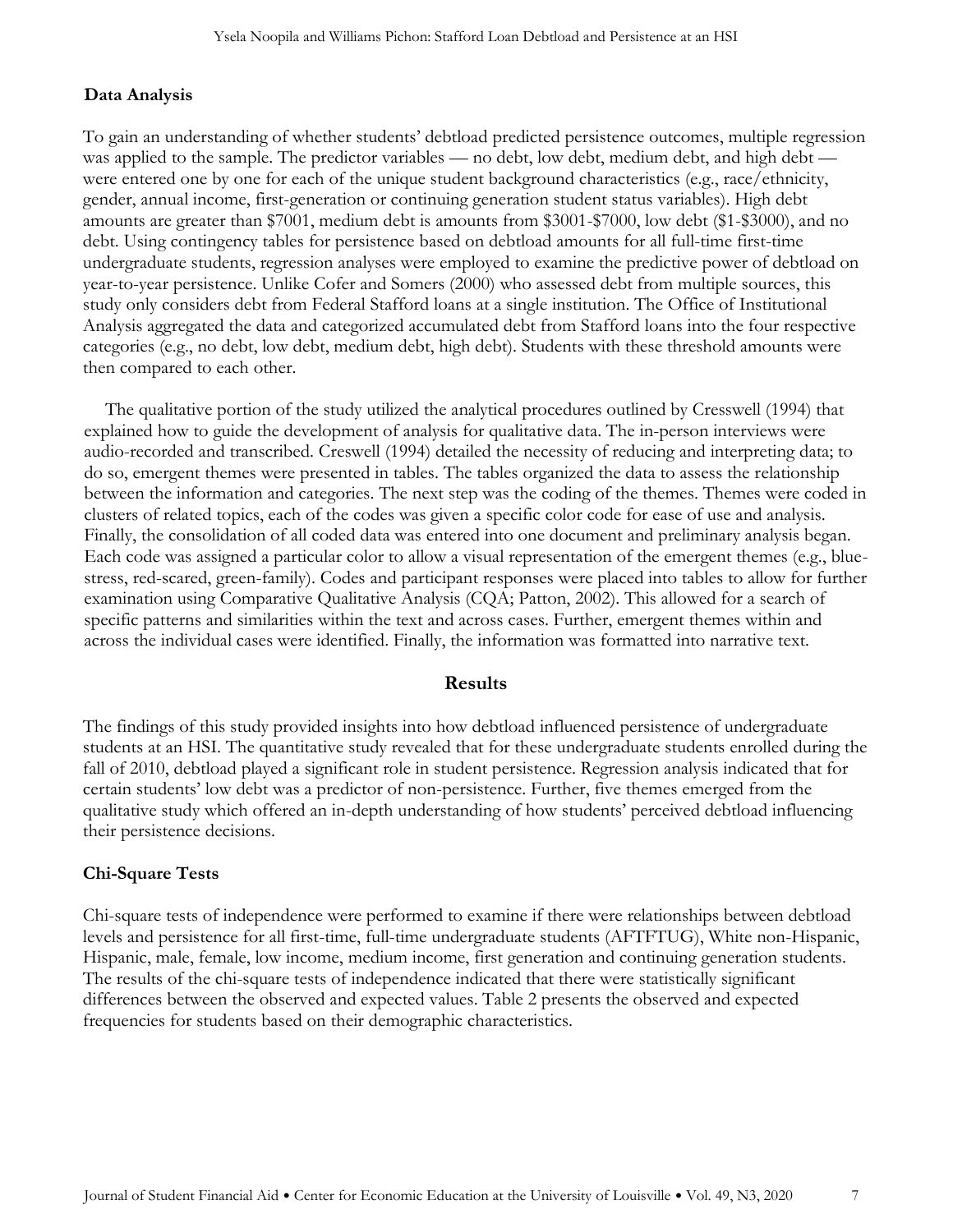## Table 2

*Observed and Expected Frequencies* 

|                             | No Debt   | Low Debt | Med Debt  | High Debt | Total      |
|-----------------------------|-----------|----------|-----------|-----------|------------|
| <b>AFTFTUG</b>              |           |          |           |           |            |
| Persist Count               | 1029      | 77       | 421       | 79        | 1606       |
| <b>Expected Count</b>       | 965.1     | 151.4    | 399.6     | 89.9      | 1606       |
| % within Persistence        | 64.10%    | $4.80\%$ | 26.20%    | 4.90%     | 100.00%    |
| Not Persist Count           | 367       | 142      | 157       | 51        | 717        |
| <b>Expected Count</b>       | 430.9     | 67.6     | 178.4     | 40.1      | 717        |
| % within Persistence        | 51.20%    | 19.80%   | 21.90%    | 7.10%     | 100.00%    |
| <b>Total Count</b>          | 1396      | 219      | 578       | 130       | 2323       |
| <b>Expected Count</b>       | 1396      | 219      | 578       | 130       | 2323       |
| % within Persistence        | 60.10%    | 9.40%    | 24.90%    | 5.60%     | 100.00%    |
| White non-Hispanic          |           |          |           |           |            |
| Persist Count               | 358       | 17       | 121       | 25        | 521        |
| <b>Expected Count</b>       | 338.5     | 36.1     | 116.3     | 30.2      | 521        |
| % within Persistence        | 68.70%    | $3.30\%$ | 23.20%    | 4.80%     | 100.00%    |
| Not Persist Count           | 102       | 32       | 37        | 16        | 187        |
| <b>Expected Count</b>       | 121.5     | 12.9     | 41.7      | 10.8      | 187        |
| % within Persistence        | 54.50%    | 17.10%   | 19.80%    | 8.60%     | 100.00%    |
| <b>Total Count</b>          | 460       | 49       | 158       | 41        | 708        |
| <b>Expected Count</b>       | 460       | 49       | 158       | 41        | 708        |
| % within Persistence        | 65.00%    | $6.90\%$ | 22.30%    | 5.80%     | 100.00%    |
| Hispanic                    |           |          |           |           |            |
| Persist Count               | 473       | 49       | 241       | 39        | 802        |
| <b>Expected Count</b>       | 451.4     | 88       | 223.7     | 39        | 802        |
| % within Persistence        | 59.00%    | 6.10%    | $30.00\%$ | 4.90%     | 100.00%    |
| Not Persist Count           | 199       | 82       | 92        | 19        | 392        |
| <b>Expected Count</b>       | 220.6     | 43       | 109.3     | 19        | 392        |
| % within Persistence        | 50.80%    | 20.90%   | 23.50%    | 4.80%     | 100.00%    |
| <b>Total Count</b>          | 672       | 131      | 333       | 58        | 1194       |
| <b>Expected Count</b>       | 672       | 131      | 333       | 58        | 1194       |
| % within Persistence        | 56.30%    | 11.00%   | 27.90%    | 4.90%     | 100.00%    |
| Male                        |           |          |           |           |            |
| Persist Count               | 484       | 35       | 202       | 36        | 757        |
| Expected Count 456.2 69.3   |           | 188.1    | 43.5      | 757       |            |
| % within Persistence        | $63.90\%$ | $4.60\%$ | 26.70%    | 4.80%     | 100.00%    |
| Not Persist Count           | 188       | 67       | 75        | 28        | 358        |
| <b>Expected Count 215.8</b> | 32.7      | 88.9     | 20.5      | 358       |            |
| % within Persistence        | 52.50%    | 18.70%   | $20.90\%$ | 7.80%     | 100.00%    |
| <b>Total Count</b>          | 672       | 102      | 277       | 64        | 1115       |
| <b>Expected Count</b>       | 672       | 102      | 277       | 64        | 1115       |
| % within Persistence        | $60.30\%$ | 9.10%    | 24.80%    | 5.70%     | $100.00\%$ |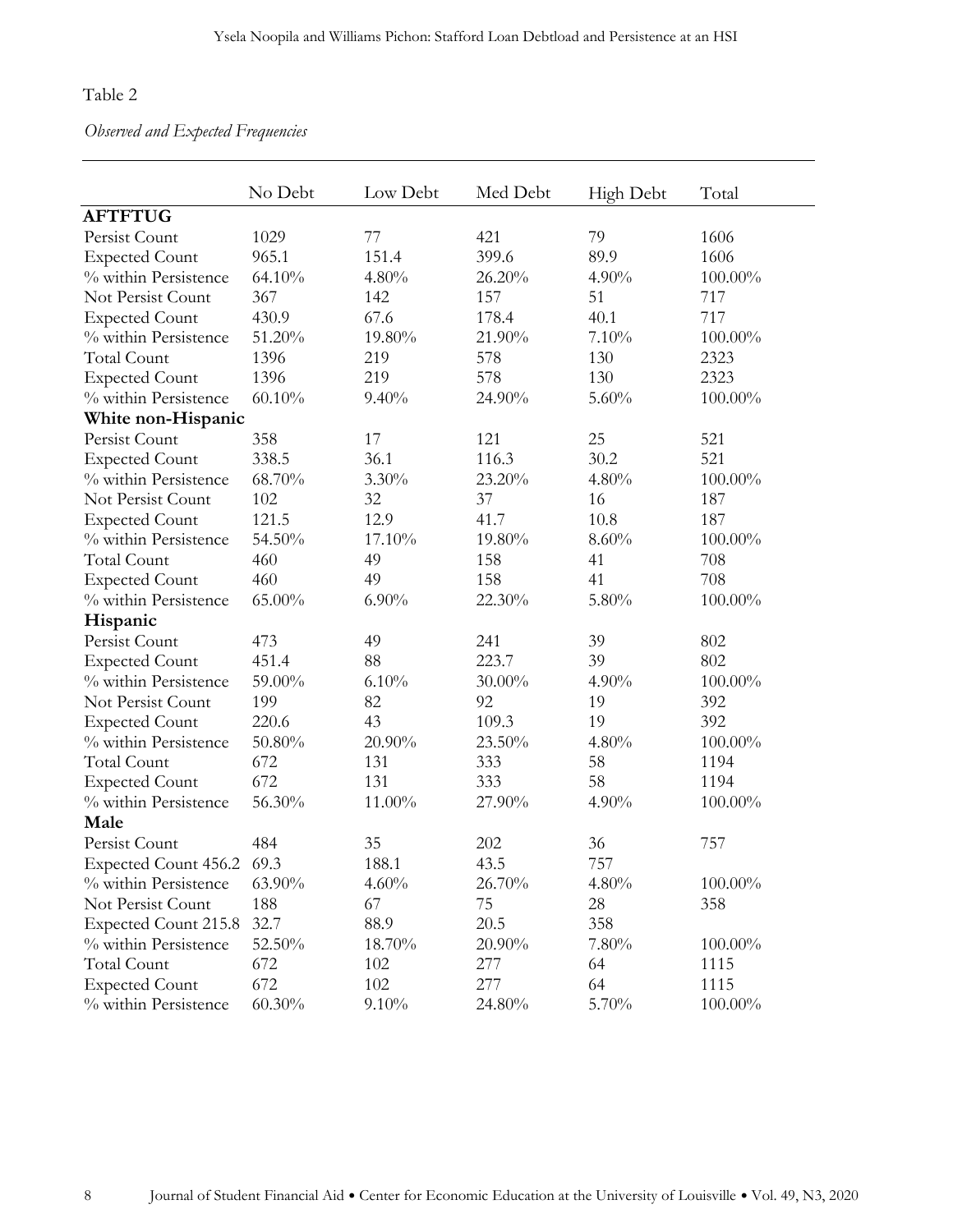|                       | No Debt   | Low Debt  | Med Debt | <b>High Debt</b> | Total   |
|-----------------------|-----------|-----------|----------|------------------|---------|
| Female                |           |           |          |                  |         |
| Persist Count         | 545       | 42        | 219      | 43               | 849     |
| <b>Expected Count</b> | 508.8     | 82.2      | 211.5    | 46.4             | 849     |
| % within Persistence  | 64.20%    | 4.90%     | 25.80%   | 5.10%            | 100.00% |
| Not Persist Count     | 179       | 75        | 82       | 23               | 359     |
| <b>Expected Count</b> | 215.2     | 34.8      | 89.5     | 19.6             | 359     |
| % within Persistence  | 49.90%    | 20.90%    | 22.80%   | 6.40%            | 100.00% |
| <b>Total Count</b>    | 724       | 117       | 301      | 66               | 1208    |
| <b>Expected Count</b> | 724       | 117       | 301      | 66               | 1208    |
| % within Persistence  | 59.90%    | 9.70%     | 24.90%   | $5.50\%$         | 100.00% |
| Low Income            |           |           |          |                  |         |
| Persist Count         | 331       | 35        | 171      | 32               | 569     |
| <b>Expected Count</b> | 298.6     | 74.2      | 162.8    | 33.3             | 569     |
| % within Persistence  | 58.20%    | 6.20%     | 30.10%   | 5.60%            | 100.00% |
| Not Persist Count     | 144       | 83        |          | 21               | 336     |
|                       | 176.4     | 43.8      | 88       | 19.7             |         |
| <b>Expected Count</b> |           |           | 96.2     |                  | 336     |
| % within Persistence  | 42.90%    | 24.70%    | 26.20%   | 6.30%            | 100.00% |
| <b>Total Count</b>    | 475       | 118       | 259      | 53               | 905     |
| <b>Expected Count</b> | 475       | 118       | 259      | 53               | 905     |
| % within Persistence  | 52.50%    | 13.00%    | 28.60%   | 5.90%            | 100.00% |
| <b>Middle Income</b>  |           |           |          |                  |         |
| Persist Count         | 367       | 36        | 212      | 36               | 651     |
| <b>Expected Count</b> | 342.7     | 65        | 197.3    | 46               | 651     |
| % within Persistence  | 56.40%    | 5.50%     | 32.60%   | 5.50%            | 100.00% |
| Not Persist Count     | 102       | 53        | 58       | 27               | 240     |
| <b>Expected Count</b> | 126.3     | 24        | 72.7     | $17\,$           | 240     |
| % within Persistence  | 42.50%    | 22.10%    | 24.20%   | 11.30%           | 100.00% |
| <b>Total Count</b>    | 469       | 89        | 270      | 63               | 891     |
| <b>Expected Count</b> | 469       | 89        | 270      | 63               | 891     |
| % within Persistence  | 52.60%    | $10.00\%$ | 30.30%   | 7.10%            | 100.00% |
| High income           |           |           |          |                  |         |
| Persist Count         | 153       | 38        | 191      |                  |         |
| <b>Expected Count</b> | 148.8     | 42.2      | 191      |                  |         |
| % within Persistence  | 80.10%    | 19.90%    | 100.00%  |                  |         |
| Not Persist Count     | 20        | 11        | 31       |                  |         |
| <b>Expected Count</b> | 24.2      | 6.8       | 31       |                  |         |
| % within Persistence  | $64.50\%$ | 35.50%    | 100.00%  |                  |         |
| <b>Total Count</b>    | 173       | 49        | 222      |                  |         |
| <b>Expected Count</b> | 173       | 49        | 222      |                  |         |
| % within Persistence  | 77.90%    | 22.10%    | 100.00%  |                  |         |
| First Gen.            |           |           |          |                  |         |
| Persist Count         | 283       | 31        | 164      | 30               |         |
| <b>Expected Count</b> | 262.7     | 61        | 149      | 35.3             |         |
| % within Persistence  | 55.70%    | 6.10%     | 32.30%   | 5.90%            |         |
|                       |           |           |          |                  |         |
| Not Persist Count     | 126       | 64        | 68       | 25               |         |
| <b>Expected Count</b> | 146.3     | 34        | 83       | 19.7             |         |
| % within Persistence  | 44.50%    | 22.60%    | 24.00%   | 8.80%            |         |
| <b>Total Count</b>    | 409       | 95        | 232      | 55               |         |
| <b>Expected Count</b> | 409       | 95        | 232      | 55               |         |
| % within Persistence  | 51.70%    | 12.00%    | 29.30%   | $7.00\%$         |         |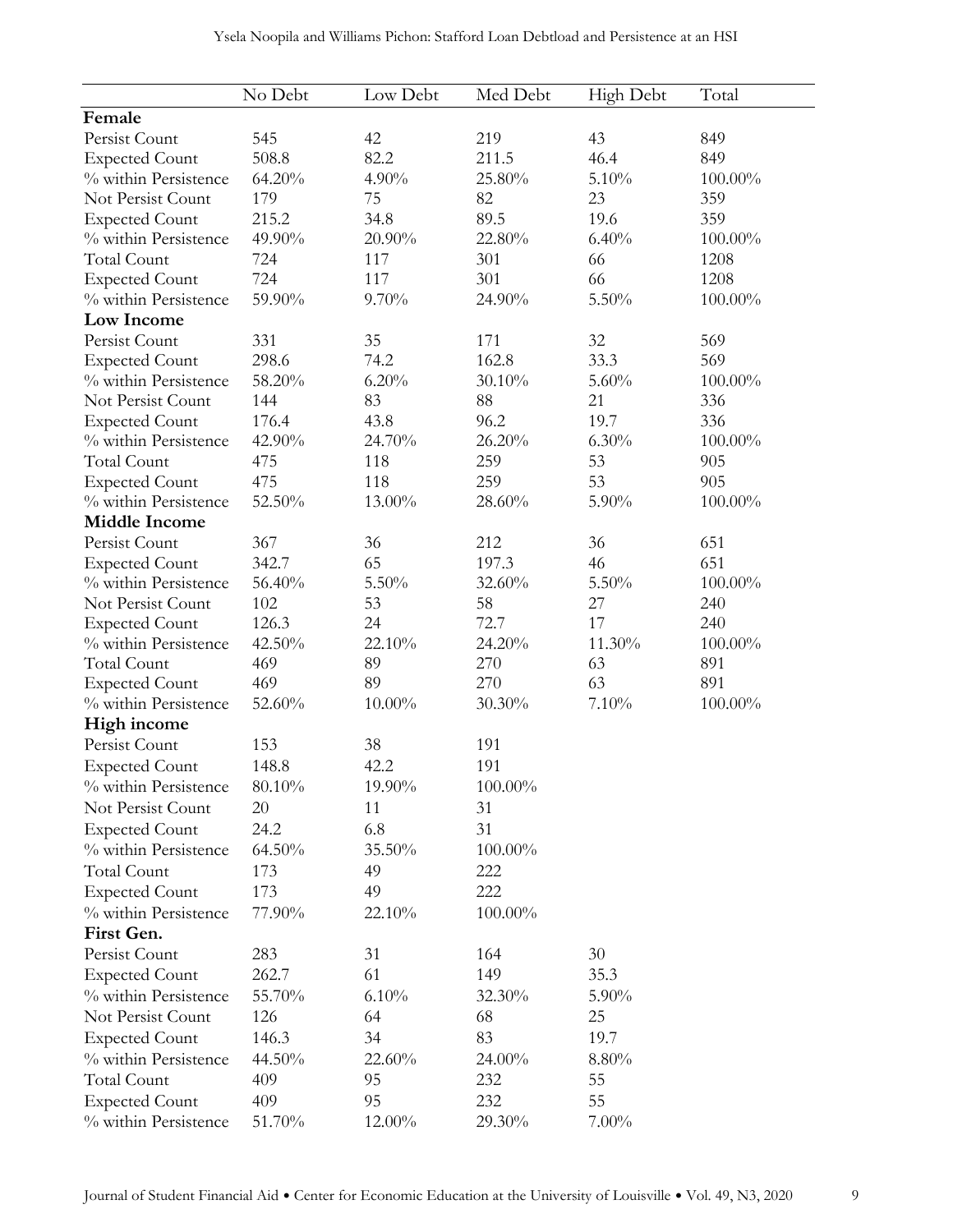|                         | No Debt   | Low Debt  | Med Debt  | High Debt | Total      |
|-------------------------|-----------|-----------|-----------|-----------|------------|
| Cont. Gen.              |           |           |           |           |            |
| Persist Count           | 585       | 40        | 244       | 48        | 917        |
| <b>Expected Count</b>   | 550.1     | 79.7      | 234.1     | 53.1      | 917        |
| $\%$ within Persistence | 63.80%    | 4.40%     | 26.60%    | $5.20\%$  | $100.00\%$ |
| Not Persist Count       | 181       | 71        | 82        | 26        | 360        |
| <b>Expected Count</b>   | 215.9     | 31.3      | 91.9      | 20.9      | 360        |
| % within Persistence    | $50.30\%$ | $19.70\%$ | $22.80\%$ | $7.20\%$  | $100.00\%$ |
| Total Count             | 766       | 111       | 326       | 74        | 1277       |
| <b>Expected Count</b>   | 766       | 111       | 326       | 74        | 1277       |
| $\%$ within Persistence | $60.00\%$ | $8.70\%$  | $25.50\%$ | $5.80\%$  | $100.00\%$ |

The tests revealed that there were statistically significant relationships between debtload and persistence for: AFTFTUG: χ 2 = 140.141, df = 3, p < .001, White non-Hispanic: χ 2 =46.473, df = 3, p < .001, Hispanic  $\chi$  2 = 59.872, df = 3, p < .001, Male:  $\chi$  2 = 65.218, df = 3, p < .001, Female:  $\chi$  2 = 76.589, df = 3, p < .001, Low Income:  $\chi$  2 = 66.442, df = 3, p < .001, Medium Income:  $\chi$  2 = 66.713, df = 3, p < .001, First-Generation:  $\chi$  2 = 52.125, df = 3, p < .001, and Continuing Generation:  $\chi$  2 = 81.291, df = 3, p < .001. See Table 3 for chi-square test results for each of the variables in the model. For these students the amount of debt that the student had was related to if the student would persist on to the next semester or not.

Table 3

| Chi-Square Tests                   |          |                |                                                                                            |
|------------------------------------|----------|----------------|--------------------------------------------------------------------------------------------|
|                                    | Value    | Df             | Asymptotic Significance (2-sided)                                                          |
| <b>AFTFTUG</b>                     |          |                |                                                                                            |
| Pearson Chi-Square                 | 140.141a | 3              | .000                                                                                       |
| Likelihood Ratio                   | 128.686  | 3              | .000                                                                                       |
| Linear-by-Linear Association 8.188 |          | $\mathbf{1}$   | .004                                                                                       |
| N of Valid Cases<br>2323           |          |                |                                                                                            |
|                                    |          |                | a. 0 cells (0.0%) have expected count less than 5. The minimum expected count is 40.12.    |
| White non-Hispanic                 |          |                |                                                                                            |
| Pearson Chi-Square                 | 46.473a  | 3              | .000                                                                                       |
| Likelihood Ratio                   | 40.623   | 3              | .000                                                                                       |
| Linear-by-Linear Association 4.538 |          | 1              | .033                                                                                       |
| N of Valid Cases                   | 708      |                |                                                                                            |
|                                    |          |                | a. 0 cells (0.0%) have expected count less than 5. The minimum expected count is 10.83.    |
| Hispanic                           |          |                |                                                                                            |
| Pearson Chi-Square                 | 59.872a  | 3              | $\theta$                                                                                   |
| Likelihood Ratio                   | 55.886   | $\mathfrak{Z}$ | $\Omega$                                                                                   |
| Linear-by-Linear Association       | 0.067    | $\mathbf{1}$   | 0.795                                                                                      |
| N of Valid Cases                   | 1194     |                |                                                                                            |
|                                    |          |                | a. 0 cells (.0%) have expected count less than 5. The minimum expected count is 19.04.     |
| Male                               |          |                |                                                                                            |
| Pearson Chi-Square                 | 65.218a  | 3              | .000                                                                                       |
| Likelihood Ratio                   | 60.641   | 3              | .000                                                                                       |
| Linear-by-Linear Association 3.315 |          | 1              | .069                                                                                       |
| N of Valid Cases                   | 1115     |                |                                                                                            |
|                                    |          |                | a. 0 cells $(0.0\%)$ have expected count less than 5. The minimum expected count is 20.55. |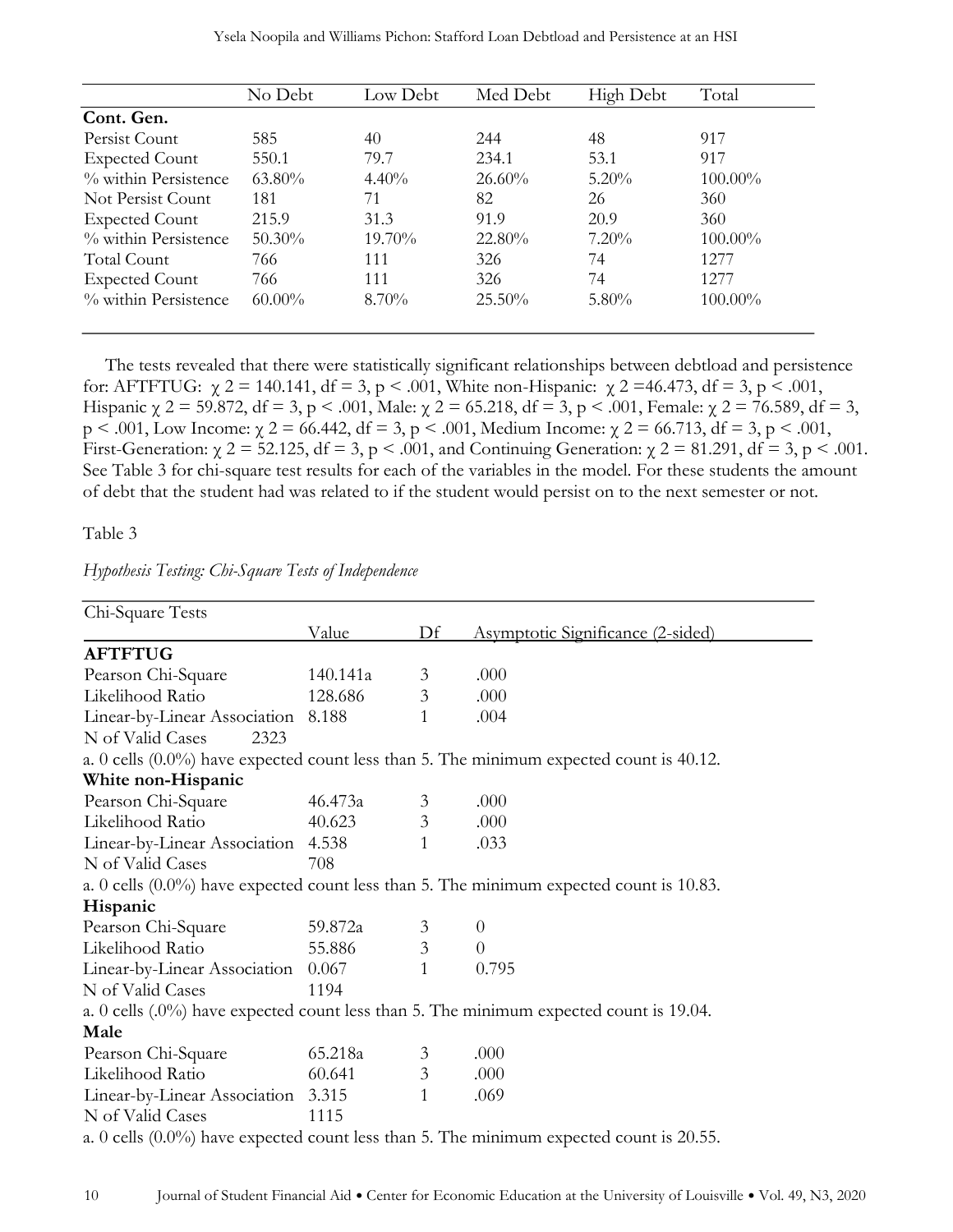| Chi-Square Tests                   |              |                |                                                                                            |
|------------------------------------|--------------|----------------|--------------------------------------------------------------------------------------------|
|                                    | <u>Value</u> | Df             | <u>Asymptotic Significance (2-sided)</u>                                                   |
| <b>Female Students</b>             |              |                |                                                                                            |
| Pearson Chi-Square                 | 76.589a      | 3              | $\overline{0}$                                                                             |
| Likelihood Ratio                   | 69.539       | 3              | $\overline{0}$                                                                             |
| Linear-by-Linear Association       | 4.941        | $\mathbf{1}$   | 0.026                                                                                      |
| N of Valid Cases                   | 1208         |                |                                                                                            |
|                                    |              |                | a. 0 cells (0.0%) have expected count less than 5. The minimum expected count is 19.61.    |
| Low Annual Household Income        |              |                |                                                                                            |
| Pearson Chi-Square                 | 66.442a      | 3              | $\theta$                                                                                   |
| Likelihood Ratio                   | 64.457       | 3              | $\theta$                                                                                   |
| Linear-by-Linear Association 3.305 |              | $\mathbf{1}$   | 0.069                                                                                      |
| N of Valid Cases                   | 905          |                |                                                                                            |
|                                    |              |                | a. 0 cells (0.0%) have expected count less than 5. The minimum expected count is 19.68.    |
| <b>Middle Income</b>               |              |                |                                                                                            |
| Pearson Chi-Square                 | 66.713a      | $\mathfrak{Z}$ | $\theta$                                                                                   |
| Likelihood Ratio                   | 59.893       | 3              | $\theta$                                                                                   |
| Linear-by-Linear Association 4.534 |              | $\mathbf{1}$   | 0.033                                                                                      |
| N of Valid Cases                   | 891          |                |                                                                                            |
|                                    |              |                | a. 0 cells $(0.0\%)$ have expected count less than 5. The minimum expected count is 16.97. |
| <b>High Income</b>                 |              |                |                                                                                            |
| Pearson Chi-Square                 | 3.768a       | 1              | 0.052                                                                                      |
| Continuity Correction              | 2.916        | $\mathbf{1}$   | 0.088                                                                                      |
| Likelihood Ratio                   | 3.429        | 1              | 0.064                                                                                      |
| Linear-by-Linear Association 3.751 |              | 1              | 0.053                                                                                      |
| N of Valid Cases                   | 222          |                |                                                                                            |
|                                    |              |                | a. 0 cells (0.0%) have expected count less than 5. The minimum expected count is 6.84.     |
| b. Computed only for a 2x2 table   |              |                |                                                                                            |
| First-Gen                          |              |                |                                                                                            |
| Pearson Chi-Square                 | 52.125a      | 3              | $\theta$                                                                                   |
| Likelihood Ratio                   | 50.052       | 3              | $\theta$                                                                                   |
| Linear-by-Linear Association 1.296 |              | $\mathbf{1}$   | 0.255                                                                                      |
| N of Valid Cases                   | 791          |                |                                                                                            |
|                                    |              |                | a. 0 cells (0.0%) have expected count less than 5. The minimum expected count is 19.68.    |
| Cont. Gen                          |              |                |                                                                                            |
| Pearson Chi-Square                 | 81.291a      | 3              | $\theta$                                                                                   |
| Likelihood Ratio                   | 72.552       | $\mathfrak{Z}$ | $\theta$                                                                                   |
| Linear-by-Linear Association       | 4.66         | $\mathbf{1}$   | 0.031                                                                                      |
| N of Valid Cases                   | 1277         |                |                                                                                            |
|                                    |              |                | a. 0 cells (0.0%) have expected count less than 5. The minimum expected count is 20.86.    |

## **Regression Analysis**

A regression analysis was conducted for each of the independent variables (no debt, low debt, medium debt, and high debt) to examine which levels were predictors of the dependent variable (persistence) for student demographic characteristics-race/ethnicity, gender, household income, and generations status. Table 4 presents the results for the regression analysis.

Based on the logistic regression, no debt, low debt, and medium debt were all statistically significant predictors of persistence among (AFTFTUG). No debt and medium debt levels were significant predictors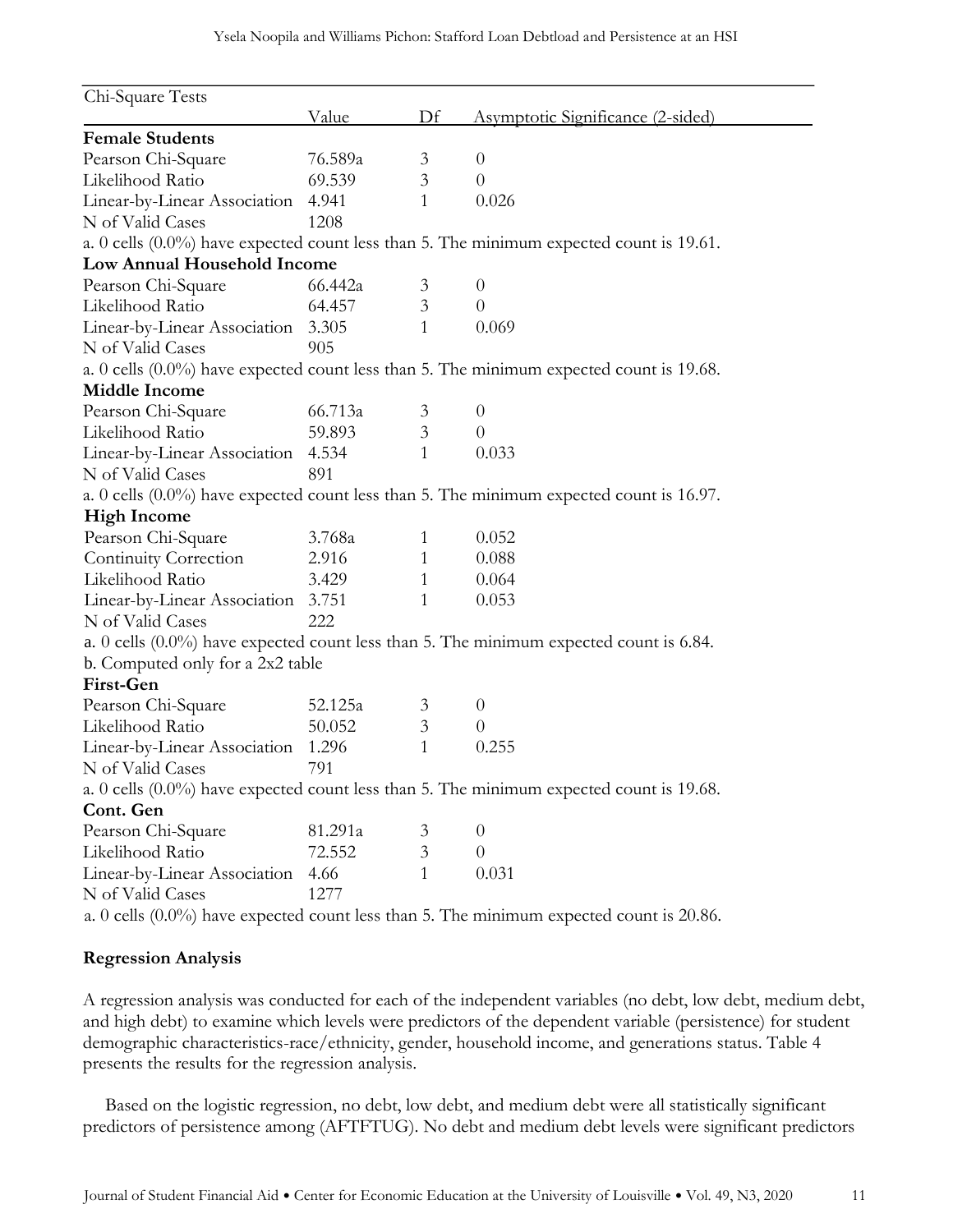of persistence at the < .05 alpha level. Low debt was a significant predictor of not persisting at the < .001 alpha level. Students who had no debt were 1.8 times more likely to persist than those with high debt, those with low debt were 2.9 times less likely to persist than those with high debt, and students with medium debt were 1.7 times more likely to persist than those with high debt.

For White non-Hispanic students', no debt, low debt, and medium debt were all statistically significant predictors of persistence. No debt, low debt, and medium debt levels were significant predictors of persistence at the < .05 alpha level. White non-Hispanic students who had no debt were 2.2 times more likely to persist than those with high debt. Students with low debt were nearly 3 times less likely to persist than those who had high debt. And students with medium debt were 2 times more likely to persist than those with high debt.

Based on the logistic regression, low debt was the only statistically significant predictor of persistence for Hispanic students and this was at the  $p \le 0.001$  alpha level. Hispanic students who had low debt were 3.4 times less likely to persist than those who had high debt.

For male students, each of the debt levels determined to be significant in the model. No debt, low debt, and medium debt levels were significant at the < .05 alpha level. Students who had no debt were 2 times more likely to persist than those who had high debt, students who had low debt were 2.5 times less likely to persist than those with high debt, and students with medium debt were 2.1 times more likely to persist than those with high debt. Conversely, for female students' low debt was the only level that was determined to be significant in the model. No debt was significant at the < .001 alpha level. Female students who had low debt were 3.3 times less likely to persist than those with high debt.

For those with low household income low debt was the only level which determined to be a significant predictor of persistence. Low debt was significant at the < .001 alpha level. Students with low debt were 3.6 times less likely to persist than those with high debt. Of students who had medium household income each of the debt levels determined to be significant predictors of persistence. No debt and medium debt levels were significant at the < .001 alpha level. Low debt was significant at the < .05 alpha level. Students who had no debt were 2.7 times more likely to persist than those with high debt, those with low debt were nearly 2 times less likely to persist than those with high debt, and students with medium debt were 2.7 times more likely to persist than those with high debt.

For first-generation students, a regression analysis revealed that the debt levels were statistically significant predictors of persistence. No debt, low debt, and medium debt levels were all significant at the < .05 alpha level. First-generation students who had no debt were nearly 2 times more likely to persist than those with high debt. Students with low debt were 2.5 times less likely to persist than those with high debt, and students with medium debt were 2 times more likely to persist than those with high debt. Based on the logistic regression for continuing generation students, no debt and medium debt levels determined to be significant predictors of persistence. No debt was significant at the  $\leq$  .05 alpha level. Low debt was significant at the < .001 alpha level. Students who had no debt were nearly 2 times more likely to persist than those with high debt, and those with low debt were 3.3 times less likely to persist than those with high debt.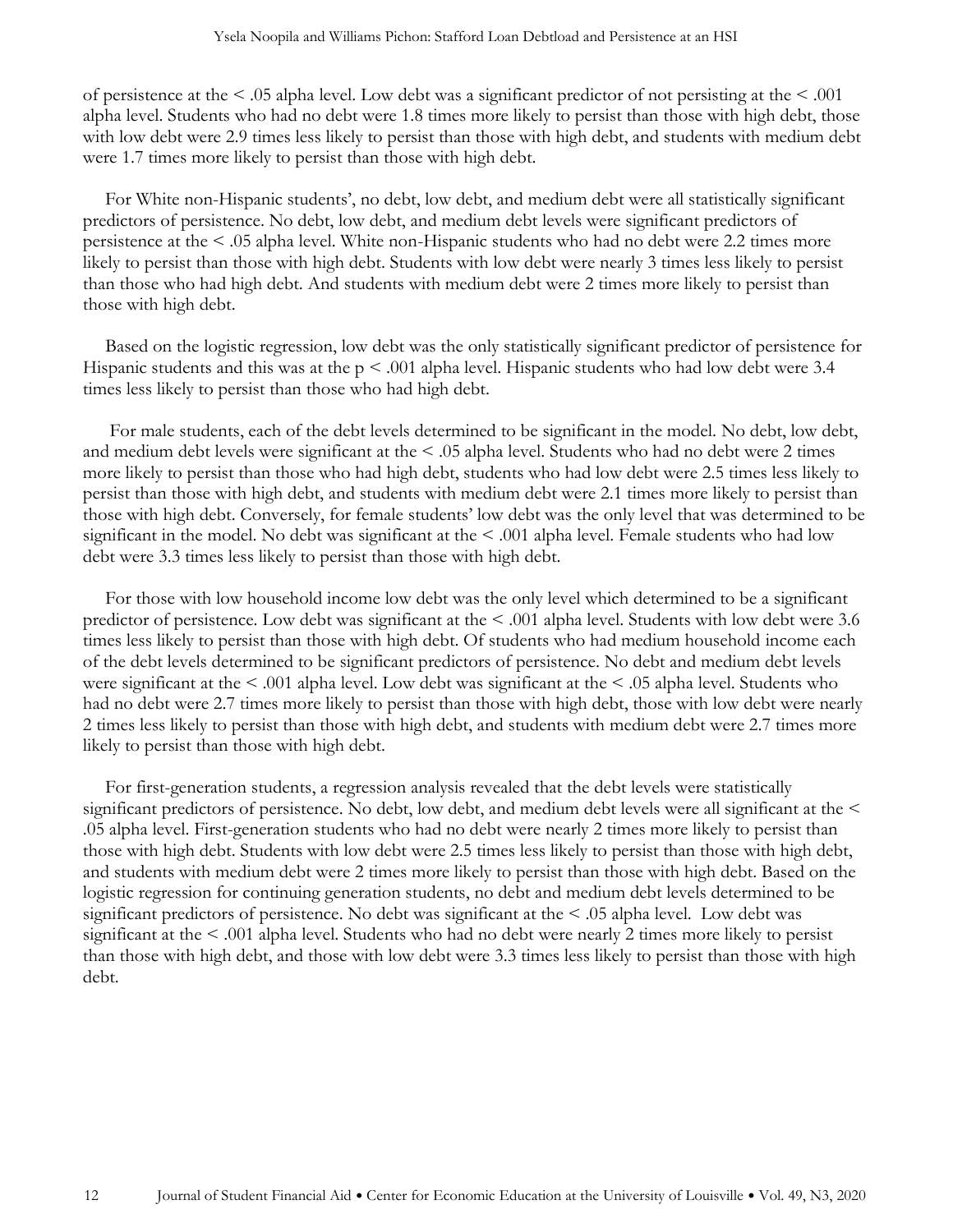## Table 4

*Logistic Regression* 

| Variables in the Equation |          |      |         |                |       |        |
|---------------------------|----------|------|---------|----------------|-------|--------|
|                           | Β        | S.E. | Wald    | df             | Sig.  | Exp(B) |
| <b>AFTFTUG</b>            |          |      |         |                |       |        |
| Step 1 <sup>ª</sup> Debt  |          |      | 122.011 | $\mathfrak{Z}$ | .000  |        |
| No Debt                   | $-.593$  | .190 | 9.790   | 1              | .002  | .552   |
|                           |          |      |         |                |       |        |
| Low Debt                  | 1.05     | .229 | 21.068  | $\mathbf{1}$   | .000  | 2.857  |
| Medium Debt               | $-.549$  | .203 | 7.343   | $\mathbf{1}$   | .007  | .578   |
| Constant                  | $-.438$  | .180 | 5.935   | $\mathbf{1}$   | .015  | .646   |
| White non-Hispanic        |          |      |         |                |       |        |
| Step 1ªDebt               |          |      | 38.702  | $\mathfrak{Z}$ | .000  |        |
| No Debt                   | $-.809$  | .339 | 5.690   | $\mathbf{1}$   | .017  | .445   |
| Low Debt                  | 1.079    | .439 | 6.044   | $\mathbf{1}$   | .014  | 2.941  |
| Med Debt                  | $-.739$  | .371 | 3.959   | $\mathbf{1}$   | .047  | .478   |
| Constant                  | $-.446$  | .320 | 1.943   | $\mathbf{1}$   | .163  | .640   |
| <b>Hispanic Students</b>  |          |      |         |                |       |        |
| Step 1ªDebt               |          |      | 53.676  | $\mathfrak{Z}$ | .000  |        |
| No Debt                   | $-.147$  | .292 | .252    | $\mathbf{1}$   | .616  | .864   |
| Low Debt                  | 1.234    | .333 | 13.734  | $\mathbf{1}$   | .000  | 3.435  |
| Med Debt                  | $-.244$  | .305 | .638    | $\mathbf{1}$   | .425  | .784   |
| Constant                  | $-.719$  | .280 | 6.607   | $\mathbf{1}$   | 0.010 | .487   |
| <b>Male Students</b>      |          |      |         |                |       |        |
| Step 1ª Debt              |          |      | 57.288  | 3              | .000  |        |
| No Debt                   | $-.694$  | .266 | 6.802   | $\mathbf{1}$   | .009  | .499   |
| Low Debt                  | .901     | .327 | 7.582   | $\mathbf{1}$   | .006  | 2.461  |
| Med Debt                  | $-.739$  | .286 | 6.687   | $\mathbf{1}$   | .010  | .477   |
| Constant                  | $-.251$  | .252 | .995    | $\mathbf{1}$   | .319  | .778   |
| <b>Female Students</b>    |          |      |         |                |       |        |
| Step 1ªDebt               |          |      | 66.179  | $\mathfrak{Z}$ | .000  |        |
| No Debt                   | $-.488$  | .272 | 3.207   | $\mathbf{1}$   | .073  | .614   |
| Low Debt                  | 1.206    | .322 | 13.990  | $\mathbf{1}$   | .000  | 3.339  |
| Med Debt                  | $-.357$  | .289 | 1.523   | $\mathbf{1}$   | .217  | .700   |
| Constant                  | $-.626$  | .258 | 5.867   | $\mathbf{1}$   | .015  | .535   |
| Low Income                |          |      |         |                |       |        |
| Step 1ªDebt               |          |      | 58.143  | $\mathfrak{Z}$ | .000  |        |
| No Debt                   | $-.411$  | .298 | 1.902   | $\mathbf{1}$   | .168  | .663   |
| Low Debt                  | 1.285    | .346 | 13.813  | $\mathbf{1}$   | .000  | 3.614  |
| Medium Debt               | $-.243$  | .31  | .615    | $\mathbf{1}$   | .433  | .784   |
| Constant                  | $-.421$  | .281 | 2.250   | $\mathbf{1}$   | .134  | .656   |
| <b>Middle Income</b>      |          |      |         |                |       |        |
| Step 1ªDebt               |          |      | 59.181  | 3              | .000  |        |
| No Debt                   | $-0.993$ | .278 | 12.741  | $\mathbf{1}$   | .000  | .371   |
| Low Debt                  | .674     | .334 | 4.081   | $\mathbf{1}$   | .043  | 1.963  |
| Med Debt                  | $-1.008$ | .295 | 11.72   | $\mathbf{1}$   | .001  | .365   |
| Constant                  | $-.288$  | .255 | 1.277   | 1              | .258  | .750   |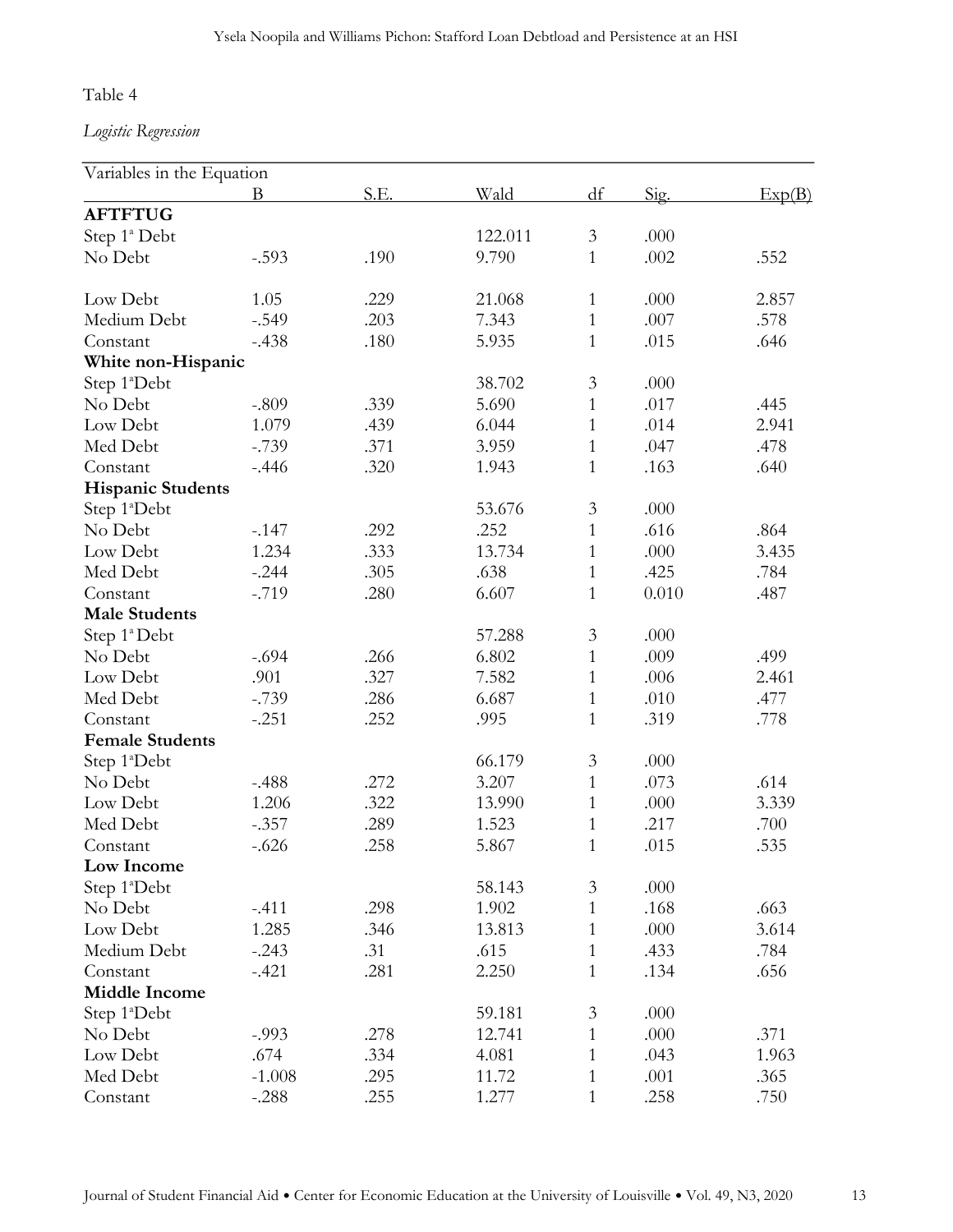| Variables in the Equation |         |      |        |    |      |        |
|---------------------------|---------|------|--------|----|------|--------|
|                           | В       | S.E. | Wald   | df | Sig. | Exp(B) |
| First-generation          |         |      |        |    |      |        |
| Step 1ªDebt               |         |      | 46.614 | 3  | .000 |        |
| No Debt                   | $-.627$ | .291 | 4.633  |    | .031 | .534   |
| Low Debt                  | .907    | .348 | 6.790  |    | .009 | 2.477  |
| Med Debt                  | $-.698$ | .307 | 5.176  |    | .023 | .498   |
| Constant                  | $-182$  | .271 | .453   |    | .501 | .833   |
| Cont. generation          |         |      |        |    |      |        |
| Step 1ªDebt               |         |      | 69.303 | 3  | .000 |        |
| No Debt                   | $-.560$ | .258 | 4.714  | 1  | .030 | .571   |
| Low Debt                  | 1.187   | .314 | 14.319 |    | .000 | 3.277  |
| Med Debt                  | $-.477$ | .275 | 3.014  | 1  | .083 | .620   |
| Constant                  | $-.613$ | .244 | 6.339  |    | .012 | .542   |

a. Variable(s) entered on step 1: Debt.

b. Reference category: High Debt

These quantitative findings suggested that for certain undergraduate students enrolled at an HSI there was a statistically significant relationship between debtload and persistence. Further, for an overwhelming majority, low debt predicted non-persistence. In this study, the likelihood of not persisting was associated with having either low debt or high debt. This may indicate that low amounts may not be enough and high debt may be problematic.

## **Emergent Themes**

Building upon the findings from the quantitative study, analysis of the qualitative interviews with undergraduate students confirmed that debtload influenced persistence decisions for most students. For most students in this study, debtload triggered multiple reactions that played into their persistence decisions. Four themes emerged from the analysis of the interviews which provided insight into the influence of debt on persistence: 1. Scared to Debt, 2. Can't Get It Out of My Head, 3. It's Pushing It, and 4. Fight or Flight? See figure 1 for emergent themes. This research study utilized Cofer and Somers (1999) student debtload response model as the primary theoretical framework. That influence was evident throughout multiple themes in this study.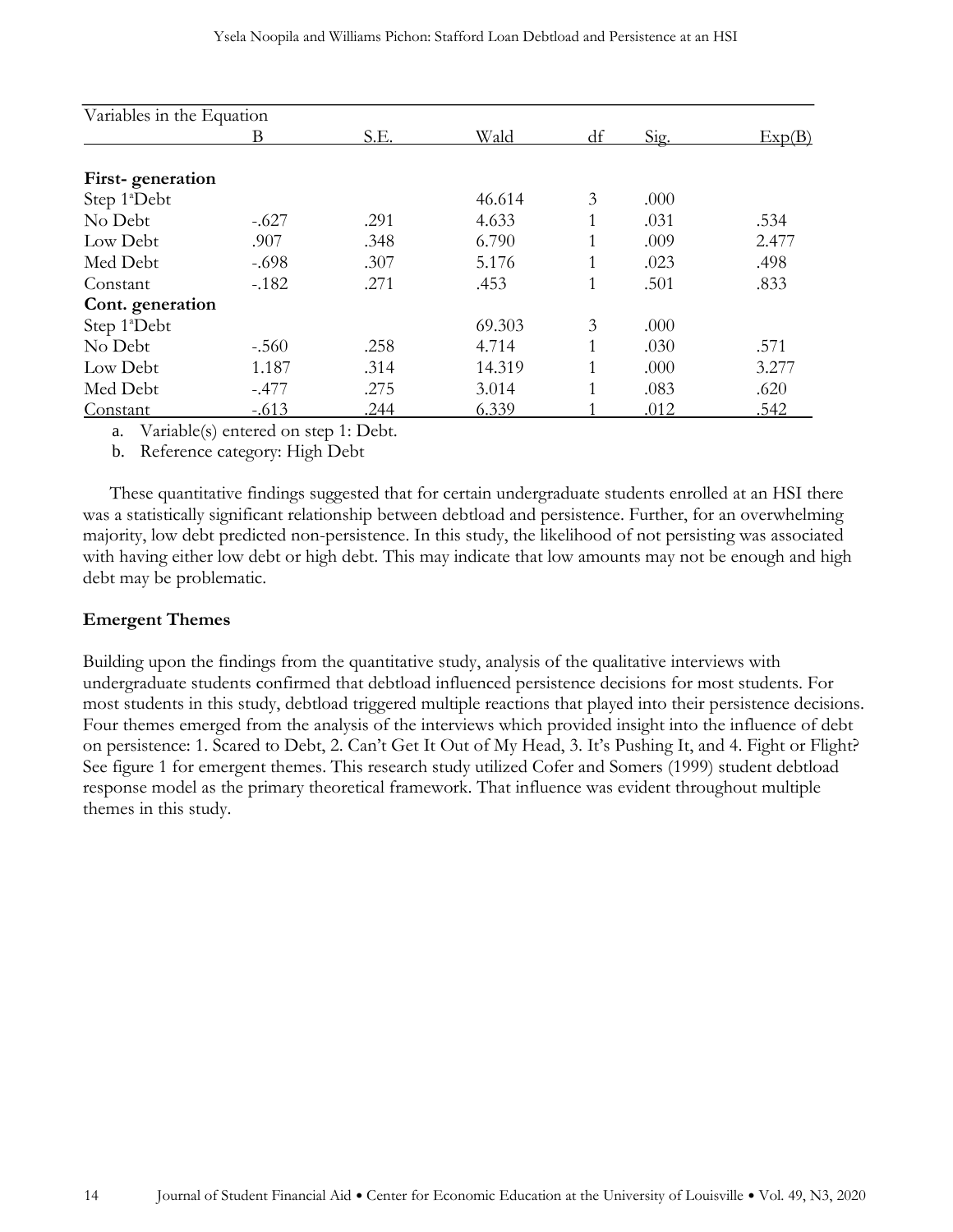#### Figure 1

#### *Emergent Themes*



Four emergent themes speak to the influence of debt on student persistence. Theme 1 Scared to debt explained the myriad of feelings and emotions participants described when dealing with debt, loans, and finances. Theme 2-Can't get it out of my head- detailed the frequent thoughts students had about paying for school and student loans. Theme 3- It's pushing it- centered around the amount of debt that the students felt comfortable with carrying for their bachelor's degree. Theme 4- Fight or flight which sheds light on how loans and debt influences persistence decisions by triggering a fight or flight response for these students.

## **Scared to Debt!**

Scared to Debt was explained by the myriad of feelings and emotions participants described that they encountered when dealing with debt, loans, and finances. For most of the interviewees  $(n=15)$ , these discussions-initiated feelings of emotion; both negative and positive. Some students referred to feelings of stress, anxiety, and doubt. Others explained that it was stress that ignited motivation. This theme was circumstantial with many factors contributing to the emotion students experienced regarding debt.

Over half of the participants (n=15) described the overwhelming stress that they felt when thinking of the debt. In discussing his feelings about the student loans and debt, Cesar, a first-generation, Hispanic student described "I would stress about it, and it would like freak me out, like oh my God I am going to be in debt, like so much, debt, like \$40,000 or \$50,000, when I graduate". For Cesar, the thought of undertaking loans to attend college was pushing him away, he explained "the only reason I did not want to come is because I did not want to take out loans. I didn't want to be in debt". These fears and anxieties were present long before Cesar ever entered college. They began when he was in high school. He described his thoughts about debt during that time "I didn't want to, like all through high school, I was like I am not going to pay for loans, I am not going to pay for loans to put myself in debt or my parents".

Doubt and uncertainty about accruing debt to pay for school were evident among some of the students. These forms of negative stresses caused students to have doubts. Taylor, a first-generation Hispanic student explained that thinking about the debt made her feel "kind of like sad in a way" and questioned "is this really worth it for me to be spending all of this money, and then getting a career out of it, but at the end am I going to be wasting my money". When Amanda first borrowed, she explained that she was often stressed because she had never borrowed before and the uncertainty of how she would manage the debt was intimidating. She thought to herself "I am going to have debt under my name". For Amanda, this worry was new and initiated feelings of uncertainty. Amid the negative emotions, fears were prevalent in the students' narratives. Shannon expressed a sense of fear stating, "I am in debt so much for this, and it's kind of scares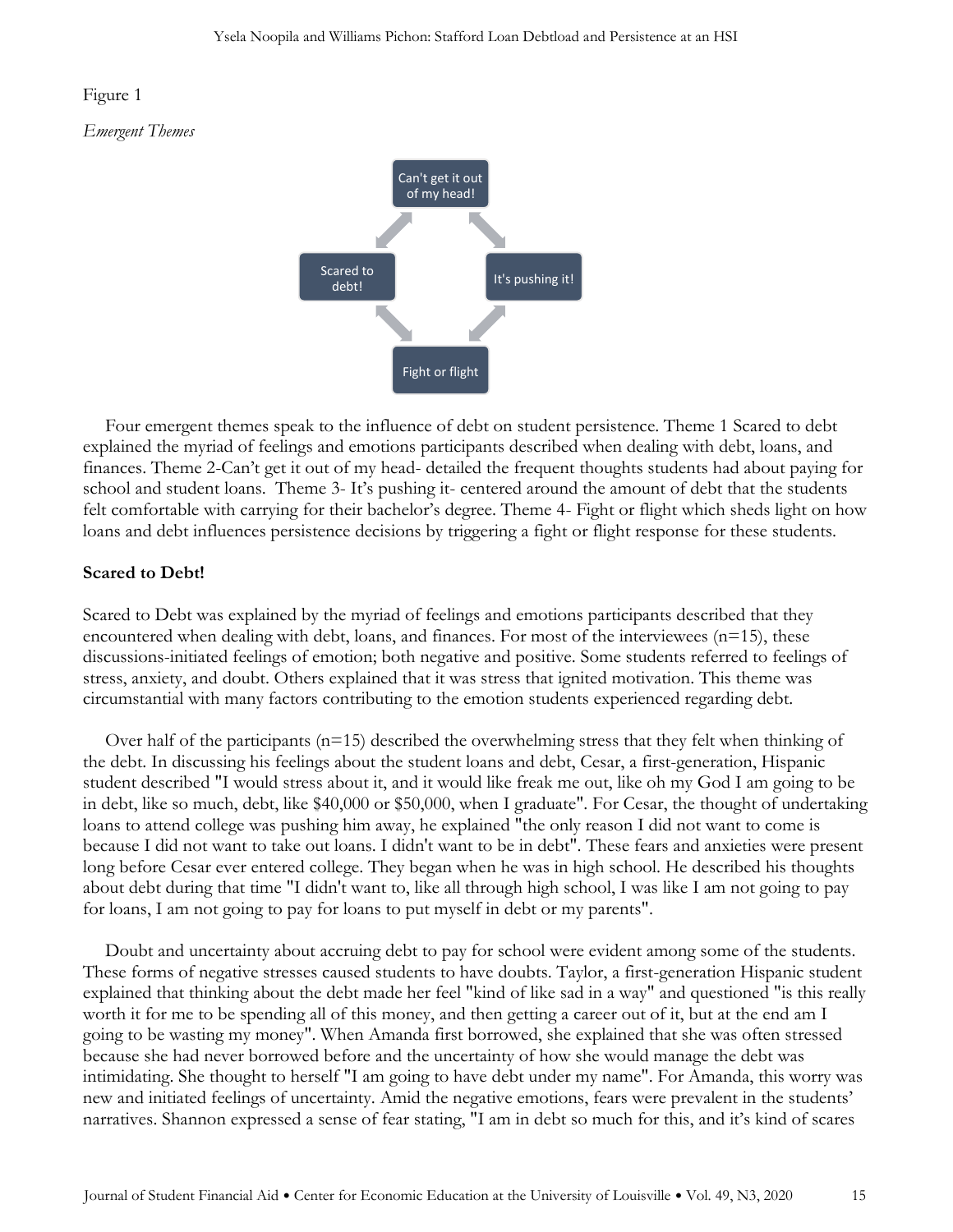me a little bit". Jack justified the fear of loans, debt, and tuition arguing that "everybody worries about money and everyone gets scared". The doubt and uncertainty that occurred with debt, loans, and tuition were undeniable among these students.

## **Can't Get It Out of My Head**

Can't Get It Out of My Head emerged as a theme in this study and spoke to the frequency of thoughts about paying for school and student loans. Based on student comments, roughly half of the participants  $(n=10)$  expressed the non-stop thoughts that they had about debt and tuition payments. When asked about how often he thinks about the loan Cesar responded:

Pretty much, every day! It comes up in my mind, and I am like oh no…. loans. It pops up every day! That is what I am saying, like how am I going to pay for the \$5,500. If I don't go through with it, like all the way and get that degree and get that job, so that is why.

When asked how often she thought about how she would pay for school, Christina, a White, female, continuing generation student responded:

All the time. I was actually in my last class and we were in lecture and I was on my financial aid page, just making sure that my account was fine. I think about my scholarships all the time too, and I look at my GPA and think oh my gosh, I am going to have to keep my GPA this or higher, or I am not going to be able to keep my scholarship. What scholarships are going to be available next semester? I need to sign up for scholar dollar, and all of this stuff. Because I really do not want to have to borrow anything more.

Jimena, a female, Hispanic, first-generation student also shared that she would think about how she was going to pay for school all of the time. Every time she would get an email reminder stating that a payment was due, she would begin to stress wondering how she would pay for the tuition. Jack, a female, White, continuing generation student described that before she got the loan, she would think about how she was going to pay tuition, all the time. Regarding how often she thought about the student loans she explained:

I honestly think about it all the time because my bank account looks nice and full right now, but it is not all my money so... I think about that every time I get a paycheck. I am like thank God, I had that amount in there before because I'd be barely making it. I think about that all the time. Every time that I get a check because I have worked hard for my money and then I see that, I see how much money I was gifted basically so I am like oh my God how did I get so lucky, I guess.

These interviews shed light on just how often these undergraduate students thought about how they would pay for school, their loans, and debt.

## **It's Pushing It!**

The theme, It's Pushing It, centered on the amount of debt that the students felt comfortable accruing in order to receive their baccalaureates. This theme confirmed the quantitative findings by suggesting that the threshold of debt for these students was very low. The feelings students had about their comfort level did not always match up with the amount of debt that they currently held. Of the 20 participants, two reported having low debt (under \$3,000), twelve had medium debt (\$3,001-\$7,000), four had high debt (\$7,001 and higher), and two were unsure of their debt amount. Students' feelings about what constitutes a reasonable amount of debtload were primarily split between, low debt and medium debt.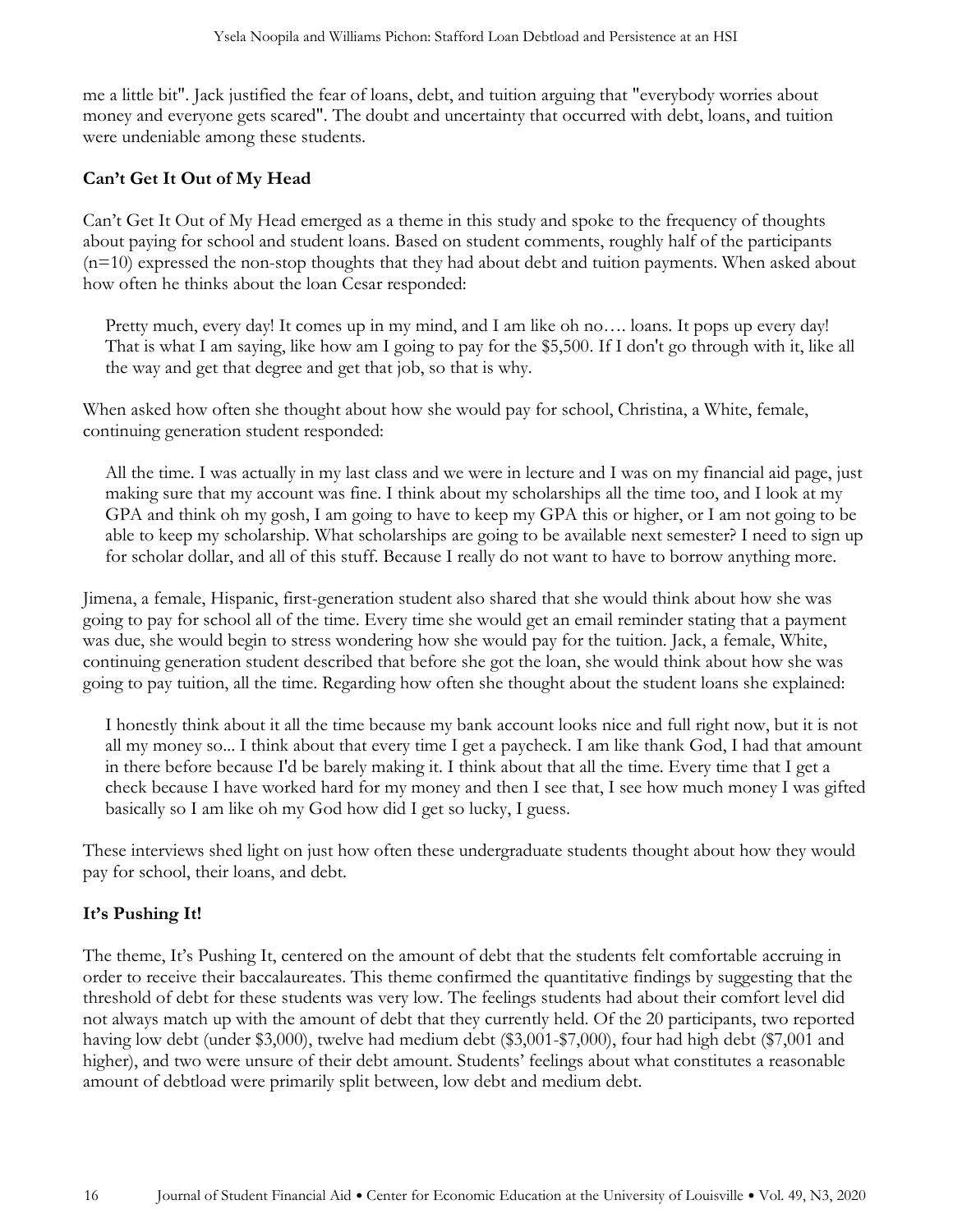Several students (n=7) explained that they felt any amount under \$3,000 for the entire bachelor's degree would be acceptable and manageable. Aiyana, a female, Native-American, first-generation shared that she could handle a low debt amount.

I think for me it would be about \$1500, like that, yeah. It's pushing it if I do a grand. I think that my optimal range for borrowing would be like from \$100 to like \$800, I think that would be reasonable for me, at least.

With somewhat of a similar response to what amount of debt is reasonable, Matthew, a male, Hispanic, firstgeneration student stated:

Less than three, yeah less than \$3000. If I just think about trying to pay off more than that; like that's not comfortable for me, to go up like up above three grand. Because I know how much I make, so I know how much I have to put in for school.

For these students, anything above \$3,001 worth of debt for an undergraduate degree just seemed unreasonable for them to manage. For Amara, even though she stated that under \$3,000 was manageable, she chuckled and shared that she had already borrowed more than her comfort level. Of each of the students who shared that a low amount of debt was reasonable and manageable, only Taylor reported having borrowed less than \$3,000.

Of the students interviewed, seven indicated that they felt having medium debt (\$3,001-\$7,000) was reasonable and manageable. Victoria, a female Hispanic, first-generation student shared that "Honestly, I think between \$3001-\$7000. I would say honestly that anything above \$10,000; I think that is really a lot". KC, a male, African-American, continuing generation student also felt that amounts above the medium debt threshold, to him, were very high, stating his thoughts: "I mean yes, it is great to borrow the money and all that, but then, that is a lot of money to have to pay back and be in debt for". Rose described that she currently felt that the low debt would be most manageable, but if she thought of it in terms of the long run and considered what others shared, the debtload of medium debt would be acceptable. She explained:

As far as right now, I feel that less than \$3000 would be a little bit easier for me to pay off. Just because the area that we are in, and like my background, it is just really difficult to find jobs and whatnot. Especially with my degree, less than \$3000 would be easier to pay off, but between \$3001-\$7000 is what a lot of people have, so I feel that would be okay, as opposed to greater than \$7000.

All except for two of the students who explained that they were most comfortable with having medium debt reported currently having medium debt in the demographic questionnaire.

## **Fight or Flight?**

Fight or Flight sheds light on how loans and debt influences persistence decisions by triggering a fight or flight response for these students. For this population, an overwhelming majority of students  $(n=13)$ expressed that loans and debt did influence their persistence and degree attainment decisions. For some students, the debtload acted as a barrier and/or burden and students would end up leaving. Conversely, for other students, the debtload acted in a motivational way, encouraging persistence to the next semester. Although students gave different accounts of the influence, 13 asserted that loan debt influenced their decision to persist. If the loan debtload gets too high, they are not likely to persist.

For Corey, a male, Hispanic, first-generation student, the debt influenced his decision to persist in somewhat of a motivational way. He explained: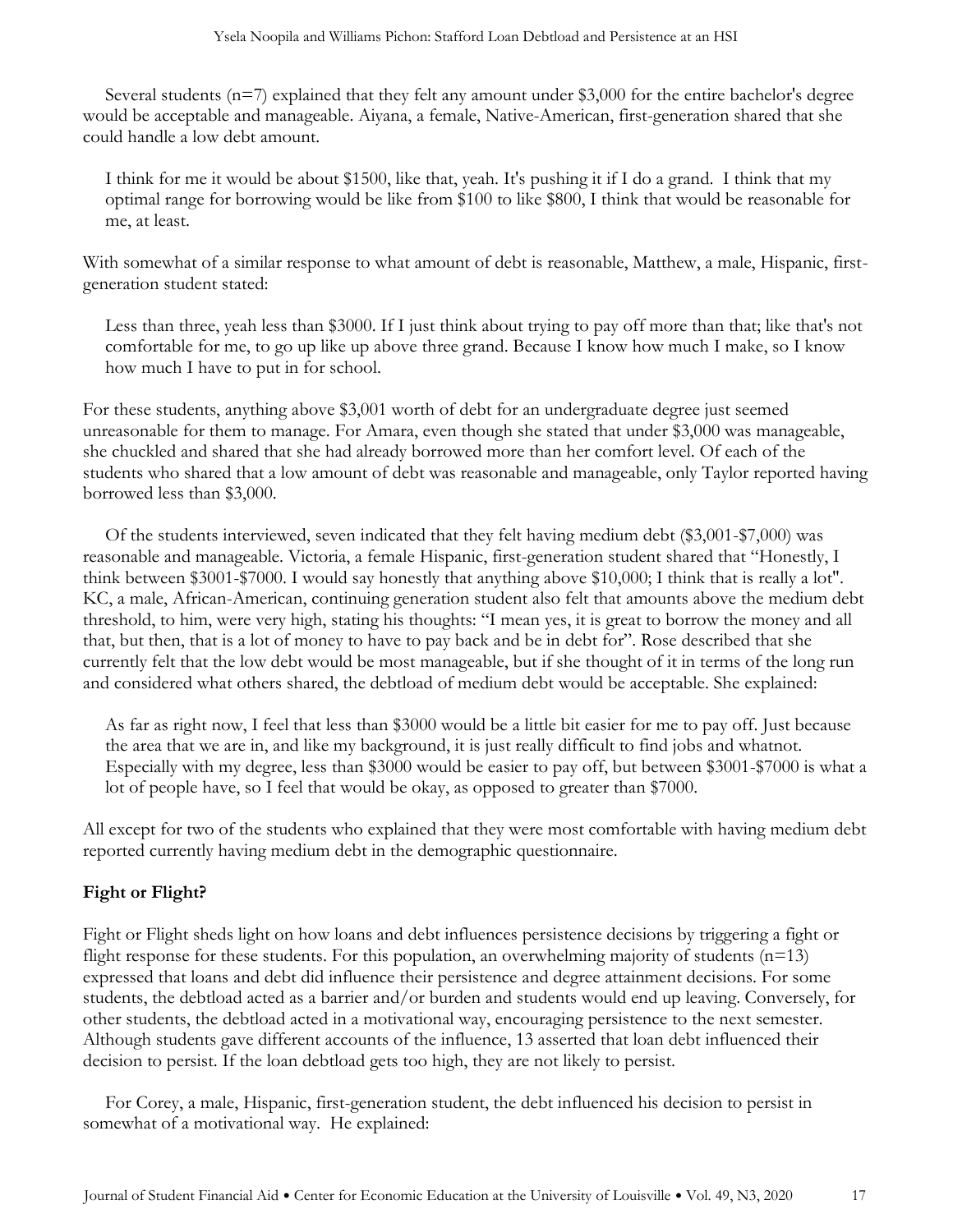I have already taken out this much and I am not going to take this much out for nothing, so that is like one of my main like I do not want to start paying on that loan. I am not ready for that, so it's also prolonging it but also shows that I don't just waste that money.

Like Corey, Amara cited loan debtload as being a motivational influence stating the following:

I think it makes me want to, you know, get my bachelors at minimum, cause like I think about it and I am like, I am putting so much time and effort and I am in debt now so, I really want to be successful. Cause it kind of like gives you a motivation in a way. Maybe it's not, like, a good motivation, but, it's still there.

When discussing the influence of debtload with KC, a male, African American, continuing generation student, he clearly grappled with the loan and debt, explaining how it is good and bad:

It is the degree that I really want, but at the same time, it is like well, if this is the only route to pay for school, I am still going to have to pay for it over the long run and it's going to put me more and more in debt. I think it hinders me because I don't want to get in debt; but at the same time, it pushes me to go on because that is a way to pay for school that is a way to, you know, be able to keep on going instead of saying I can't afford it, I can't do it you know, I am not going to do it at all. So, it's both good and bad.

Cesar, on the other hand, explained how the debtload initially was a barrier, and it played into his decision to persist negatively. Later, he changed his mind as the load increased. He explained that when he first borrowed, he told himself "I am done, I don't want to go to school anymore". That was how strongly he disagreed with having to borrow to go to school. Later, because he was the first in his family to be accepted to college, he felt a lot of pressure to continue. Cesar explained that he did not want to experience regret, knowing:

The only reason I did not want to come is because I did not want to take out loans. I didn't want to be in debt, so that was the reason. It was always my thing like I don't want to be in debt, I will get scholarships and that stuff, which, it didn't happen.

Now that Cesar is in the middle of his freshman year, he explained that there was no turning around. "I am already here". Additionally, he is already in debt, so he feels like "I am like, I might as well continue. I am already \$9,000 in the hole, so I just gotta keep pushing it". Several students shared the idea that they had already borrowed, and they were in debt, so they might as well finish. Rose, a female, African American, first-generation student felt as if she didn't have a choice stating, "I have already taken out this much, so I need to go ahead and finish it".

Whether it be a positive or negative influence, students cited that loans and debt weigh heavily on their decisions to persist in college. What may be drawn from this influence is that it initiates a fight or flight response for students. Does the student continue to borrow or not? The greatest concern with this response is that for most of these students, student loans were the only option for them to attend college, so the decision to not borrow further resulted in the students not persisting.

## **Discussion**

The findings from this mixed-methods study identified relationships between debtload and persistence for students at this HSI in the Southwest. Specifically, there were significant relationships between debtload (per Cofer & Somers, 1992) and persistent (year-to-year) for almost all first-time, full-time undergraduate students: White non-Hispanic students and Hispanic students; male and female students; low household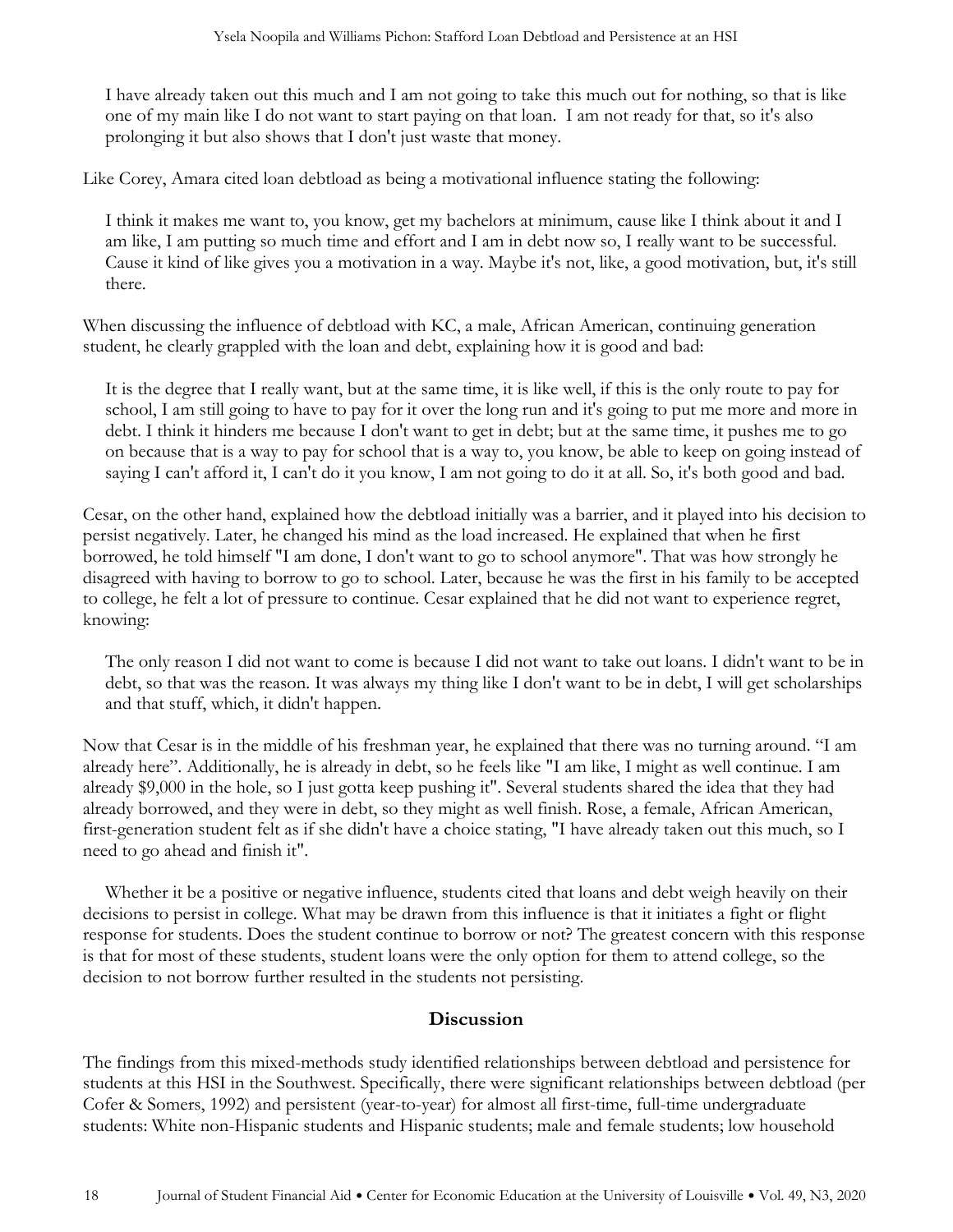income and medium household income students; and first-generation and continuing-generation students. Historical data indicated that the higher the debtload, the less likely students were to persist. This finding was consistent with existing literature that found that debtload levels are especially significant for underserved student populations (Bowen et al., 2009; Buchmann & DiPrete, 2006; Dwyer et al., 2012; Hall, 2015; Somers et al., 2004). This has stark implications for financial aid research and policy, suggesting that attention must be paid to the relationship between debtload and persistence especially for the underserved population. Adding to that, findings from the study suggested that all students may be negatively impacted by student loan debtload. With over thirty years of policies that shifted from grants to student loans (Gross et al., 2009; Houle, 2013; Paulsen & St. John, 2002), all students are now susceptible to student loan debtload. Although college costs have significantly increased since Cofer and Somers' (1999, 2000) original work on debtload, these findings suggest that threshold categories may still be relevant. For Hispanic students, the financial burden of high tuition may be especially problematic, as many of these students pay for their own education with little to no help from parents; on the contrary, many of these students contributed to their family's finances (Gross et al., 2014; Fuligni & Witkow, 2004). With more and more states moving toward merit-based aid, these findings suggest that student expectations for contributions to their college education may be shifting as well.

The qualitative findings from this study provided descriptions of what aversion to loan debtload looked like. Students at this HSI exhibited an aversion to even low thresholds of debt regarding Stafford loans and shared experiences of stress, anxiety, and fear, related to accruing such debt. Participants interviewed described how debtloads (even low amounts) influenced their decisions to not want to persist. These reactions triggered a fight or flight response when deciding whether to persist to the next semester or not. For students who respond by flight, there is no other option for funding their college education; therefore, they leave the institution. Although participants in this study varied in classification and were attempting to persist, they remained vulnerable to attrition. As Britt, Ammerman, Barrett, and Jones' (2017) work suggested that financial stress contributes to an increased likelihood of attrition. Therefore, this stress must be monitored.

Coco (2013) detailed that increased tuition was driven by politics that rejected education as a public good, resulting in state and federal governments continued cuts to the investments in higher education. This was especially noticeable when talking to students about how they pay for college. Some students stressed how important it was to obtain a scholarship but pointed to the scarcity and competitiveness nature of scholarships. Cuts in scholarship aid have come directly from the state.

Houle (2013) expressed how policy shifts have forced students into borrowing student loans to fund their education. Students at this HSI expressed their anxiety over having to borrow money to attend school. Often, borrowing was an unfamiliar concept that came with added pressures and concerns. Nora and Crisp (2009) point out that of research concerning minority and low-income students, economic circumstances are cited as an influencer of college-related decisions. This was evident when speaking with students about their persistence decisions. Most all students in this study cited monetary factors influencing decisions. In terms of access, Nora (2004) explains that financial assistance and college affordability weigh heavily on decisions made by these students; this holds true today.

Considering debt, Long and Riley (2007) described that to understand student debt, we must take a closer look at cumulative debt, and this is the amount that students accumulate from borrowing over the course of attending school to earn their degree. While this examination was one of the main purposes of the study, findings suggest that debt does not have to accumulate to great levels before it begins to negatively impact persistence decisions for the students under consideration. Hall (2015) explained the negative impacts of tuition and financial aid trends on Hispanic students; pointing out inequities in financial aid distribution persists. This study was crucial in understanding the influence of debt on Hispanic students and indicated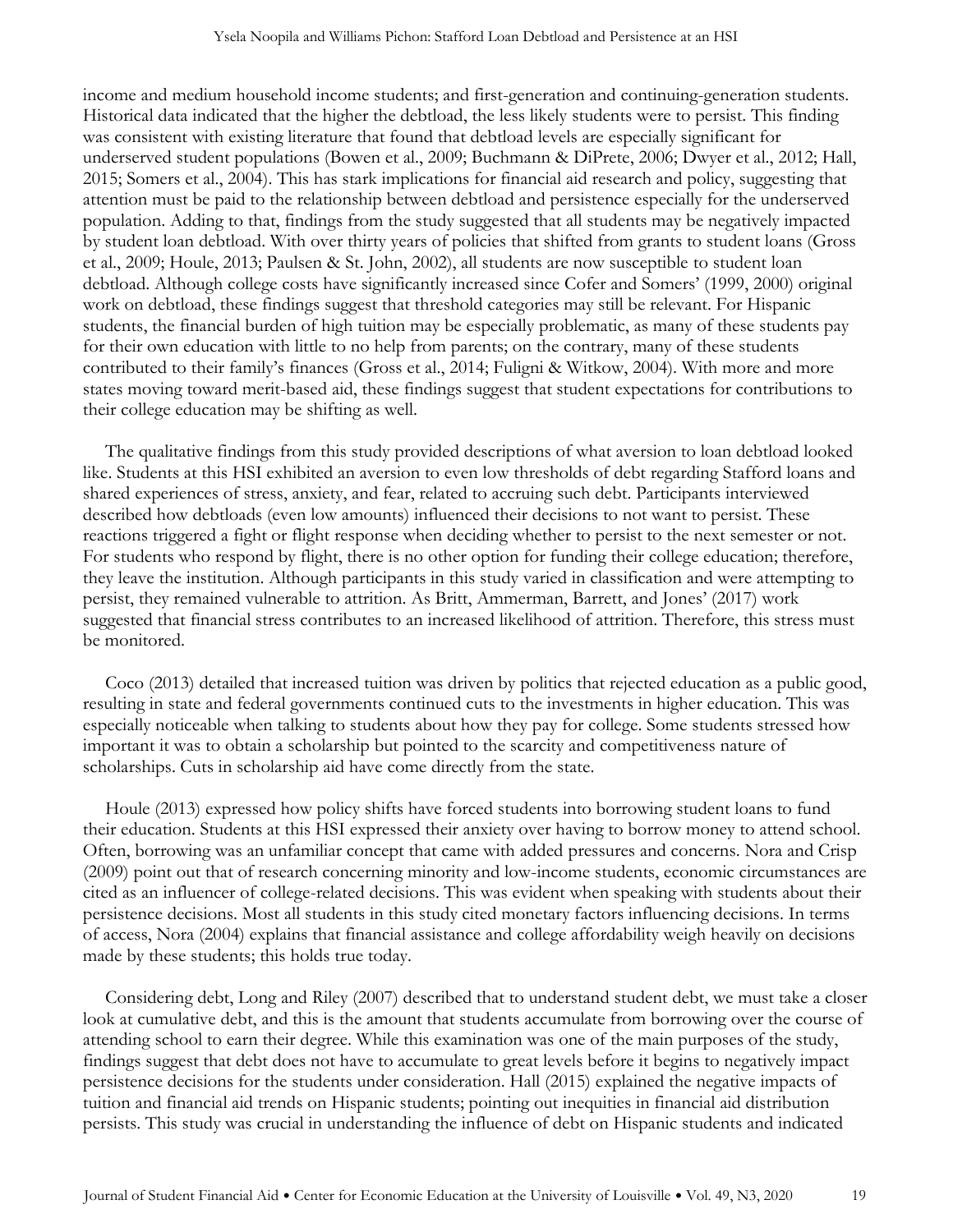that for Hispanic students, there is a relationship between debtload and persistence. Additionally, low debt was a predictor of non-persistence for Hispanic students, this confirms that the borrowing to fund higher education trend has negative impacts on underserved populations, such as our Hispanic students. Beyond influencing non-persistence these findings confirm Hall's (2015) claim that these students leave college with more debt than their peers of different racial/ethnic backgrounds. It is important to recognize that low levels of debt can indicate a risk of non-persistence, especially for underserved populations, this issue should be addressed from a policy advocacy perspective as well as a student counseling perspective.

When considering social justice implications and educational equity, current financial assistance programs encourage excessive borrowing for individuals who are already financially burdened. This, in turn, perpetuates social inequities, which can be seen in this study when we look specifically into the impact of debt on Hispanic, female and lower SES students. Practitioners need to be aware of which financial aid programs are offered to students and if these efforts make sense. It is important to seek out an understanding of the relationship between debtload and persistence to guide future financial aid policy that promotes academic achievement for our underserved populations.

## **Limitations**

Though the findings in this study offer new and current insights into the influence of student debtload, there are several limitations of this study that should be taken into consideration when interpreting the findings. First, the investigation in this study aimed to examine how increasing student loan debt from Stafford loans affected persistence and degree attainment for undergraduate students at an individual, public, four-year, HSI. Because this study took place at a single institution and persistence was only assessed from fall to fall for cohort 2010, the generalizability of the findings is significantly limited.

Further, the sample selected for the quantitative study was limited to the data granted by the Office of Institutional Analysis. Because this study only tracked data from students who had borrowed from the Stafford loan program, it was not reflective of students who borrowed using other types of student loans. Pell grants and other forms of financial aid were not examined in this study. Other types of aid could have contributed to persistence decisions for students, but those forms of aid were not included in the study.

This study focused primarily on student loan debt from Stafford loans; certain background variables such as high school GPA and act/sat scores were not included in this model. The results of this study did not consider the percentage of students that were expected to leave the institution. Therefore, the results of this study should be interpreted cautiously not to draw conclusions that debt causes non-persistence. Rather the results should encourage research that explores in more detail debtload and its relationship to persistence.

Finally, it should be noted that quantitative and qualitative studies did not capture the same student sample. The quantitative portion of the study examined cohort 2010 while the qualitative study was conducted on students who were currently attending the university in 2017. Because of the sensitive nature of financial aid data at the institution availability was extremely limited.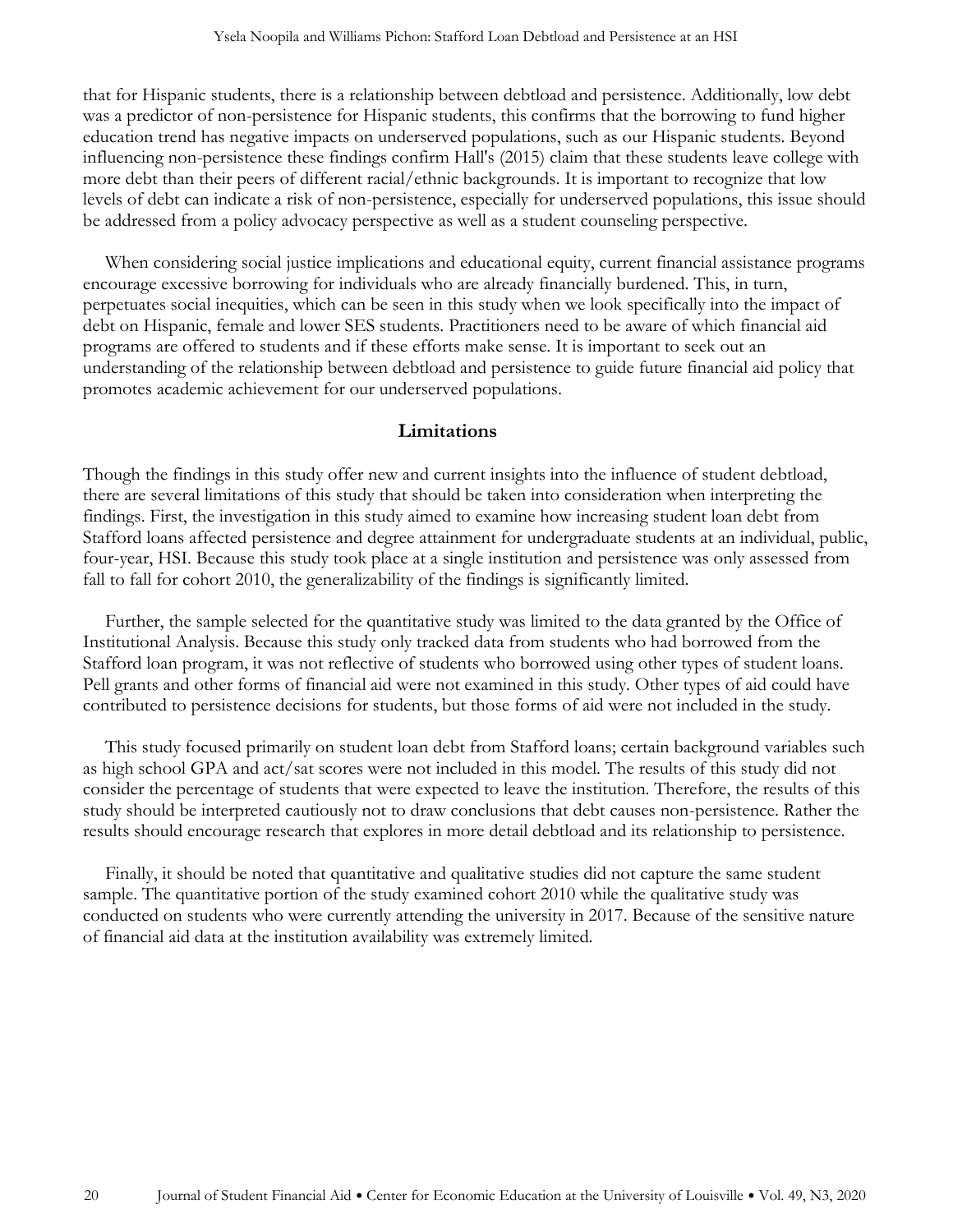#### **Nexus**

Implications of this study reach far and wide, this knowledge is useful to policymakers, researchers, and practitioners. These findings suggest that future research should explore the effects of debtload on student populations further, multi-institutional and large-scale longitudinal studies may provide a clearer picture as to what extent debtload may be influencing persistence for students. Policymakers may seek more creative ways of reducing debtload for students historically underserved in higher education. One idea is to consider progressive loan programs that provide some type of in-school loan forgiveness for students as they make progress toward baccalaureate attainment. Additionally, policymakers should consider increasing funding for the Department of Education to offer more funding for TRIO programs that work to increase access and retention of historically underserved students in higher education. Also, findings from this study have implications for research. This study sought to examine if the Cofer and Somers debtload threshold model are useful for looking into debt today. Findings from this study suggest that the model needs to be adjusted for inflation to provide a more realistic threshold of debt. Finally, for practitioners, findings suggest that more can be done to address students understanding of Stafford Student Loan debtload. One, the institution can go beyond free money management courses for student loan recipients to help provide wrap-around, high touch money management programming. This includes consumer counseling, reducing and avoiding debt, and building wealth. These wrap-around services could also emphasize how using services could positively impact persistence. Because the threshold of debt varies dependent on student demographic characteristics, it is very important to take into consideration underserved populations in financial aid studies. Neglecting to recognize differences in the influence of financial aid programs runs the risk of generalizing effectiveness and excluding our most vulnerable students. This, in turn, perpetuates inequities in financial aid program delivery. Every opportunity to shed light on underserved populations and work towards breaking down barriers that exist in the way of financial aid can ensure that our efforts encourage meaningful change.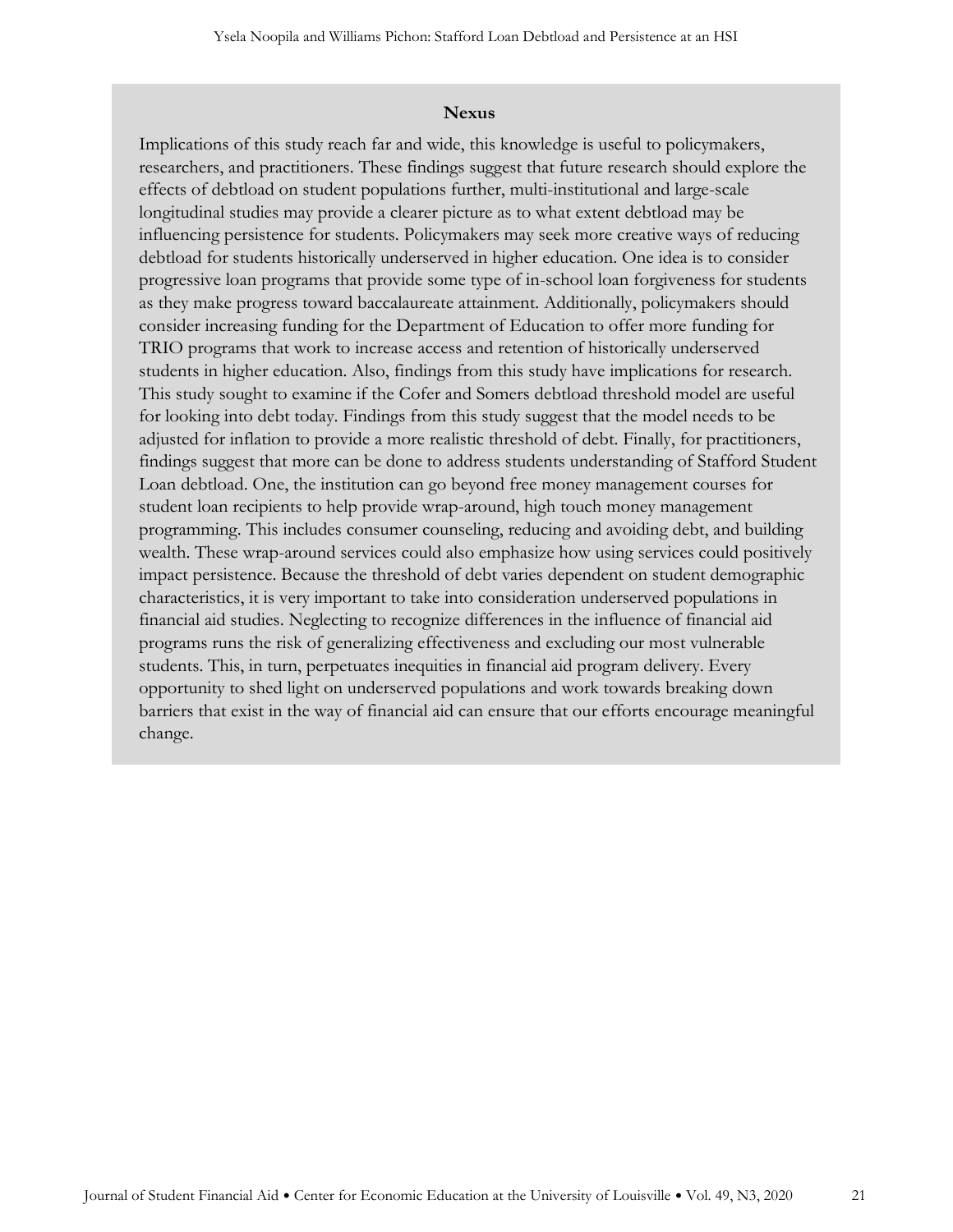#### **References**

- Akers, B., & Chingos, M. M. (2014). Is a student loan crisis on the horizon? *Brown Center on Education Policy, Brookings Institution*.
- Anderson, M. S., & Hearn, J. C. (1992). Equity issues in higher education outcomes. *The economics of American higher education* (pp. 301-334). Springer Netherlands.
- Astin, A. W. (1975). *Financial aid and student persistence*. Los Angeles: Higher Education Research Institute. (ERIC Document Reproduction Service No. ED 112 804)
- Austin, D. A. (2013). The indentured generation: Bankruptcy and student loan debt. *Santa Clara Law Review*, *53*(2), 329-420.
- Baum, S., & O'Malley, M. (2003). College on credit: How borrowers perceive their education debt. *Journal of Student Financial Aid, 33*(3), 1.
- Bean, J. P. (1980). Dropouts and turnover: The synthesis and test of a causal model of student attrition. *Research in Higher Education, 12*(2), 155-187.
- Bean, J.P., & Eaton, S. B. (2001). The psychology underlying successful retention practices. Journal of College Student Retention: *Research, Theory & Practice, 3*(1), 73-89.
- Bean, J. P., & Metzner, B. S. (1985). A conceptual model of nontraditional undergraduate student attrition. *Review of Educational Research, 55*(4), 485-540.
- Becker, G. S. (1964). *Human capital theory*. New York: Columbia.
- Beekhoven, S., De Jong, U., & Van Hout, H. (2002). Explaining academic progress via combining concepts of integration theory and rational choice theory. *Research in Higher Education*, *43*(5), 577-600.
- Behrman, J., Kletzer, L., McPherson, M., & Schapiro, M. O. (1998). Microeconomics of college choice, careers, and wages. *The Annals of the American Academy of Political and Social Science*, *559*(1), 12-23.
- Berkner, L., He, S., & Cataldi, E. F. (2002). Descriptive summary of 1995-96 beginning postsecondary students: Six years yater. Statistical Analysis Report.
- Benitez, M., & DeAro, J. (2004). Realizing student success at Hispanic‐serving institutions. *New Directions for Community Colleges*, *2004*(127), 35-48.
- Berger, J. B. (2001). Understanding the organizational nature of student persistence: Empirically-based recommendations for practice. *Journal of College Student Retention: Research, Theory & Practice, 3*(1), 3-21.
- Berger, J. B., & Milem, J. F. (2000). Exploring the impact of historically Black colleges in promoting the development of undergraduates' self-concept. *Journal of College Student Development*, *41*(4).
- Bettinger, E. (2004). How financial aid affects persistence. In *College choices: The economics of where to go, when to go, and how to pay for it* (pp. 207-238). University of Chicago Press.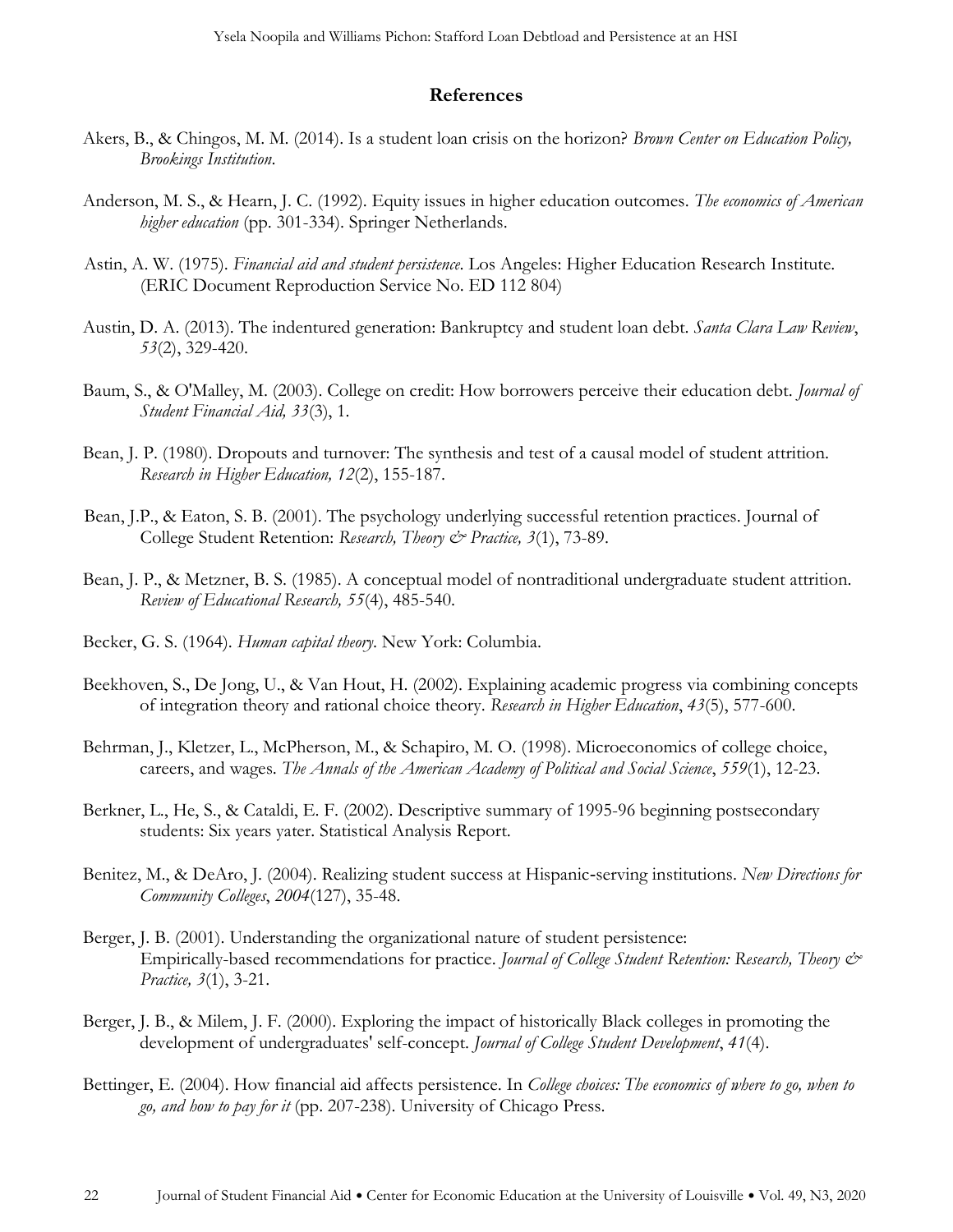- Borden, V. M., & Sharpe, R. V. (2015). Trends in graduate degrees conferred to students of color. *Diverse Issues in Higher Education*, *32*(13), 14.
- Bowen, W. G., Chingos, M. M., & McPherson, M. S. (2009). *Crossing the finish line: Completing college at America's public universities*. Princeton University Press.
- Braxton, J. M. (2000). Reinvigorating theory and research on the departure puzzle. *Reworking the Student Departure Puzzle*, 257-274.
- Braxton, J. M., Sullivan, A. S., & Johnson, R. M. (1997). Appraising Tinto's theory of college student departure. In J. C. Smart (Ed.), *Higher education: Handbook of Theory and Research* (Vol. 12; pp. 107-164). New York: Agathon.
- Britt, S., Ammerman, D., Barrett, S. F., & Jones, S. (2017) Student loans, financial stress, and college student retention. *Journal of Student Financial Aid*, *47*(3).
- Brown, M., Haughwout, A., Lee, D., Scally, J., & Van Der Klaauw, W. (2015). Measuring student debt and its performance. *Student Loans and the Dynamics of Debt,* 37-52.
- Buchmann, C., & DiPrete, T. A. (2006). The growing female advantage in college completion: The role of family background and academic achievement. *American Sociological Review*, *71*(4), 515-541.
- Burdman, P. (2005). The student debt dilemma: Debt aversion as a barrier to college access. *Center for Studies in Higher Education*.
- Cabrera, A. F., Nora, A., & Castaneda, M. B. (1993). College persistence: Structural equations modeling test of an integrated model of student retention. *The Journal of Higher Education*, *64*(2), 123-139.
- Chen, R. (2008). Financial aid and student dropout in higher education: A heterogeneous research approach. In J. C. Smart (Ed.), *Higher education: Handbook of Theory and Research*, Vol. XXIII (pp. 209–239).
- Chen, R., & DesJardins, S. L. (2010). Investigating the impact of financial aid on student dropout risks: Racial and ethnic differences. *The Journal of Higher Education*, 81(2), 179-208.
- Choy, S. P., & Berker, A. M. (2003). How Families of Low-and Middle-Income Undergraduates Pay for College: Full-Time Dependent Students in 1999-2000. Postsecondary Education Descriptive Analysis Report.
- Choy, S. & Li, X., & Carroll, C. D. (2005). *Debt burden: A comparison of 1992–93 and 1999–2000 bachelor's degree recipients a year after graduating*. (NCES 2005–170). Washington, DC: National Center for Education Statistics, U.S. Department of Education
- Coco, L. E. (2013). Mortgaging human potential: Student indebtedness and the practices of the neoliberal state. *Available at SSRN* 2404913.
- Cofer, J., & Somers, P. (1999). An analytical approach to understanding student debtload response. *Journal of Student Financial Aid, 29*(3), 25-44.
- Cofer, J., & Somers, P. (2000). A comparison of the influence of debtload on the persistence of students at public and private colleges. *Journal of Student Financial Aid*, *30*(2), 39-58.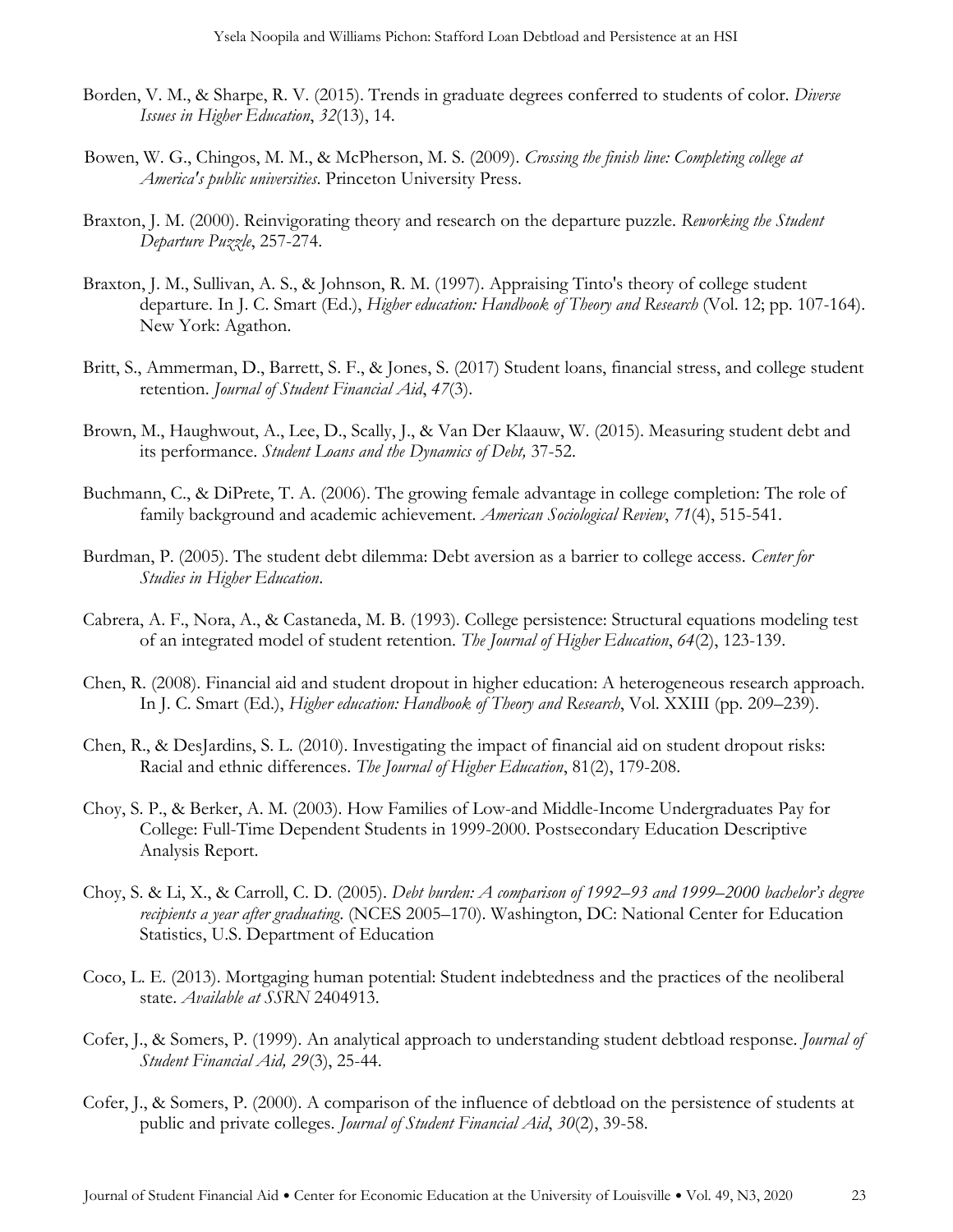- Contreras, F. E., Malcom, L. E., & Bensimon, E. M. (2008). Hispanic serving institutions. *Understanding Minority-Serving Institutions*, 71-90.
- College Board (2017). Retrieved from: [https://trends.collegeboard.org/college](https://trends.collegeboard.org/college-pricing/figures-tables/tuition-fees-room-and-board-over-time)[pricing/figurestables/tuition-fees-room-and-board-over-time](https://trends.collegeboard.org/college-pricing/figures-tables/tuition-fees-room-and-board-over-time)
- Crisp, G., Nora, A., & Taggart, A. (2009). Student characteristics, pre-college, college, and environmental factors as predictors of majoring in and earning a STEM degree: An analysis of students attending a Hispanic serving institution. *American Educational Research Journal*, *46*(4), 924-942.
- De Los Santos & De Los Santos (2003). Hispanic-serving institutions in the 21st century: Overview, challenges, and opportunities. *Journal of Hispanic Higher Education*, *2*(4), 377-391.
- Deming, D., & Dynarski, S. (2009). *Into college, out of poverty? Policies to increase the postsecondary attainment of the poor* (No. w15387). National Bureau of Economic Research.
- Dowd, A. C., & Coury, T. (2006). The effect of loans on the persistence and attainment of community college students. *Research in higher education, 47*(1), 33-62.
- Downing, R. C. (2008). *The relationship between financial aid and the retention of first-time community college students* (Doctoral dissertation, Capella University).
- Dwyer, R. E., McCloud, L., & Hodson, R. (2012). Debt and graduation from American universities. Social Forces, 90(4), 1133-1155.
- Dynarski, S. (2002). The behavioral and distributional implications of aid for college. *American Economic Review*, *92*(2), 279-285.
- Dynarski, S., & Scott-Clayton, J. (2013). *Financial aid policy: Lessons from research* (No. w18710). National Bureau of Economic Research.
- Edmiston, K. D., Brooks, L., & Shepelwich, S. (2013). Student loans: overview and issues.
- Engle, J., & Tinto, V. (2008). Moving beyond access: College success for low-income, first generation students. Pell Institute for the Study of Opportunity in Higher Education.
- Federal Reserve Bank of New York (2018). The labor market for recent college graduates. Retrieved from: <https://www.newyorkfed.org/research/college>[-labor-market/collegelabor](https://www.newyorkfed.org/research/college-labor-market/college-labor-market_wages.html)[market\\_wages.html](https://www.newyorkfed.org/research/college-labor-market/college-labor-market_wages.html)
- Fuligni, A. J., & Witkow, M. (2004). The postsecondary educational progress of youth from immigrant families. *Journal of Research on Adolescence*, *14*(2), 159-183.
- Gasman, M., & Conrad, C. F. (2013). Educating all students: Minority serving institutions. *Penn Center for Minority Serving Institutions*, Retrieved from: [http://repository.upenn.edu/gse\\_pubs/339](http://repository.upenn.edu/gse_pubs/339)
- Gross, J. P., Cekic, O., Hossler, D., & Hillman, N. (2009). What matters in student loan default: A review of the research literature. *Journal of Student Financial Aid*, 39(1), 19-29.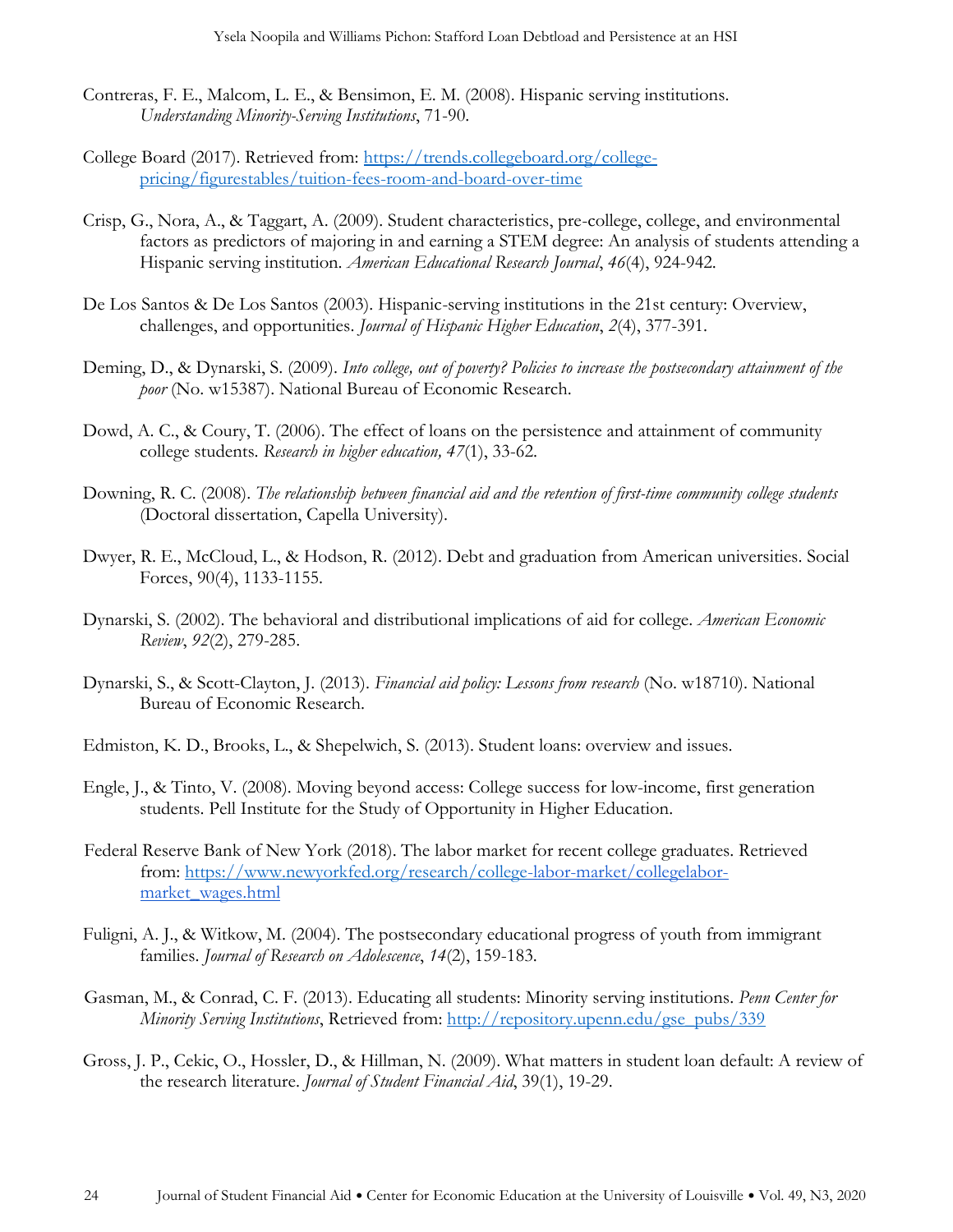Gross, J. P., Zerquera, D., Inge, B., & Berry, M. (2014). Latino associate degree completion: Effects of financial aid over time. *Journal of Hispanic Higher Education*, *13*(3), 177-190.

Hall, J. (2015). College Graduation Rates of Hispanic Students: A Review of the Literature. *CUNY Academic Works*, Retrieved from: [https://academicworks.cuny.edu/gc\\_etds/962](https://academicworks.cuny.edu/gc_etds/962)

- Heller, D. E. (2008). The impact of student loans on college access. *The effectiveness of student aid policies: What the research tells us,* 39-68.
- Houle, J. N. (2013). Disparities in debt parents' socioeconomic resources and young adult student loan debt. *Sociology of Education*, 0038040713512213.
- Hu, S., & John, E. P. S. (2001). Student persistence in a public higher education system: Understanding racial and ethnic differences. *The Journal of Higher Education*, *72*(3), 265-286.
- John, E. P. S., & Noell, J. (1989). The effects of student financial aid on access to higher education: An analysis of progress with special consideration of minority enrollment. *Research in Higher Education, 30*(6), 563-581.
- Johnson, J., Conrad, C., & Perna, I. (2006). Minority-serving institutions of higher education. *The Sage Handbook for Research in Education*, 263-277.
- Kim, D. (2007). The effect of loans on students' degree attainment: Differences by student and institutional characteristics. *Harvard Educational Review*, *77*(1), 64-100.
- Kuh, G. D., Cruce, T. M., Shoup, R., Kinzie, J., & Gonyea, R. M. (2008). Unmasking the effects of student engagement on first-year college grades and persistence. *The Journal of Higher Education*, *79*(5), 540- 563.
- Le, V. N., Mariano, L. T., & Faxon-Mills, S. (2016). Can college outreach programs improve college readiness? The case of the college bound, St. Louis program. *Research in Higher Education*, *57*(3), 261- 287.
- Long, B. T., & Riley, E. (2007). Financial aid: A broken bridge to college access? *Harvard Educational Review, 77*(1), 39-63.
- Macy, A., & Terry, N. (2011). The determinants of student college debt. Southwestern Economic Review, 34, 15-26.
- Marshall, C. & Oliva, M. (2009). Leadership for social justice: Making revolutions in education (2nd ed.). Boston, MA: Allyn & Bacon.

Marshall, C., & Rossman, G. B. (2014). *Designing qualitative research*. Thousand Oaks, CA: SAGE Publications, Inc.

- Medina, C. A., & Posadas, C. E. (2012). Hispanic student experiences at a Hispanic-serving institution: Strong voices, key message. *Journal of Latinos and Education*, *11*(3), 182188.
- Moline, A. E. (1987). Financial aid and student persistence: An application of causal modeling. *Research in Higher Education*, *26*(2), 130-147.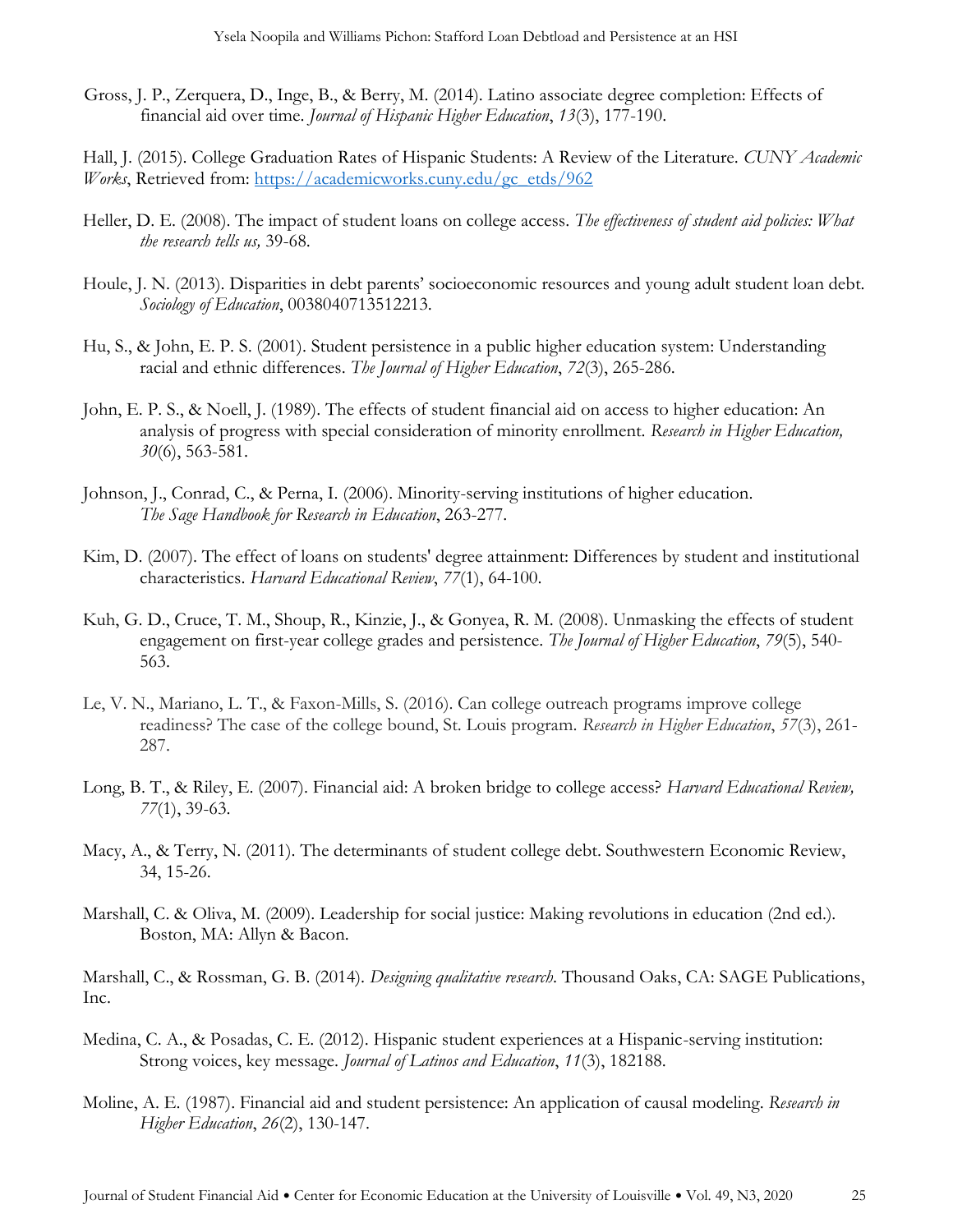Mumper, M. (1996). *Removing college price barriers: What government has done and why it hasn't worked*. SUNY Press.

- Mumper, M., & Ark, P. (1991). Evaluating the Stafford Student Loan Program: Current Problems and Prospects for Reform. *The Journal of Higher Education, 62*(1), 62-78.
- Nelson Laird, T. F., Bridges, B. K., Morelon-Quainoo, C. L., Williams, J. M., & Holmes, M. S. (2007). African American and Hispanic student engagement at minority-serving and predominantly White institutions. *Journal of College Student Development*, *48*(1), 39-56.
- Nora, A. (2001). The depiction of significant others in Tinto's "Rites of Passage": A reconceptualization of the influence of family and community in the persistence process. *Journal of College Student Retention: Research, Theory & Practice*, *3*(1), 41-56.
- Nora, A., & Crisp, G. (2009). Hispanics and higher education: An overview of research, theory, and practice. In *Higher education: Handbook of Theory and Research* (pp. 317-353). Springer Netherlands.
- Núñez, A.-M., Hurtado, S., & Galdeano, E. C. (2015). Why study Hispanic-serving institutions? In A.-M. Núñez, S. Hurtado, & E. C. Galdeano (Eds.), *Hispanic-Serving Institutions: Advancing Research and Transformative Practice* (pp. 1–25). New York, NY: Routledge.
- Nuñez, A. M., Hurtado, S., & Galdeano, E. C. (Eds.). (2015). *Hispanic-serving institutions: Advancing research and transformative practice*. Routledge.
- Page, L. C., & Scott-Clayton, J. (2016). Improving college access in the United States: Barriers and policy responses. *Economics of Education Review*, *51*, 4-22.
- Pascarella, E. T., Pierson, C. T., Wolniak, G. C., & Terenzini, P. T. (2004). First-generation college students: Additional evidence on college experiences and outcomes. *The Journal of Higher Education*, *75*(3), 249- 284.
- Pascarella, E. T., & Terenzini, P. T. (1983). Predicting voluntary freshman year persistence/withdrawal behavior in a residential university: A path analytic validation of Tinto's model. *Journal of educational psychology*, *75*(2), 215.
- Patton, M. Q. (1990). Qualitative evaluation and research methods. Thousand Oaks, CA: SAGE Publications, Inc.
- Paulsen, M. B., & Smart, J. C. (2001). *The finance of higher education: Theory, research, policy, and practice*. Algora Publishing.
- Paulsen, M. B., & St John, E. P. (1997). The financial nexus between college choice and persistence. *New Directions for Institutional Research*, *1997*(95), 65-82.
- Paulsen, M. B., & St John, E. P. (2002). Social class and college costs: Examining the financial nexus between college choice and persistence. *The Journal of Higher Education, 73*(2), 189-236.
- Russell, J. (2015, February 2). Ewing Marrion Kauffmann Foundation. Retrieved from Five reasons to be concerned about student debt: [http://www.kauffman.org/blogs/growthology/2015/02/5-reasons](http://www.kauffman.org/blogs/growthology/2015/02/5-reasons-to-be-concerned-about-student-debt)[to-be-concerned-aboutstudent-debt](http://www.kauffman.org/blogs/growthology/2015/02/5-reasons-to-be-concerned-about-student-debt)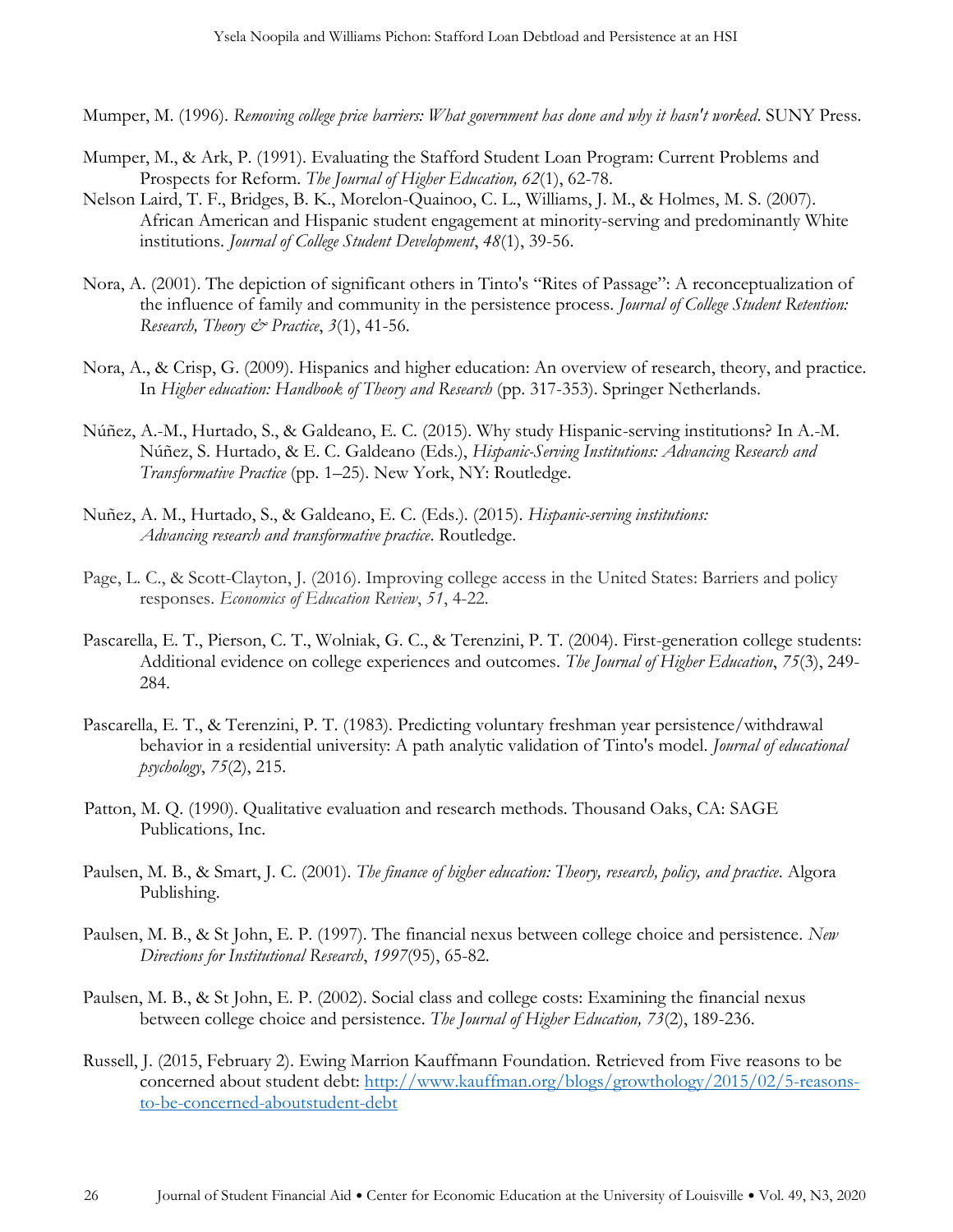Santiago, D. (2006). Inventing Hispanic-serving institutions (HSIs): The basics. *Excelencia in Education (NJ1).*

Santiago, D. A., & Brown, S. (2004). Federal policy and Latinos in higher education*. Pew Hispanic Center.* 

- Somers, P., Woodhouse, S., & Cofer, J. (2000). Persistence of first-generation college students. *Annual Conference of the Association for the Study of Higher Education, Sacramento, CA*.
- Somers, P., Woodhouse, S. R., & Cofer Sr, J. E. (2004). Pushing the boulder uphill: The persistence of firstgeneration college students. *NASPA Journal, 41*(3), 418-435.
- Spady, W. G. (1971). Dropouts from higher education: Toward an empirical model. *Interchange*, *2*(3), 38-62.
- Sparks, P. J., & Nuñez, A. M. (2014). The role of postsecondary institutional urbanicity in college persistence. *Journal of Research in Rural Education (Online), 29(6)*, 1.
- St John, E. P. (1989). The influence of student aid on persistence. *Journal of Student Financial Aid*, *19*(3), 5.
- St John, E. P. (1991). The impact of student financial aid: A review of recent research. *Journal of Student Financial Aid, 21*(1), 2.
- St John, E. P. (1992). Workable Models for Institutional Research on the Impact of Student Financial Aid. *Journal of Student Financial Aid*, *22*(3), 13-26.
- St John, E. P. (1998). The effects of changes in student aid policy on persistence: A case study of a private university. *Journal of Student Financial Aid*, *28*(1), 7-18.
- St. John, E. P. S., Andrieu, S., Oescher, J., & Starkey, J. B. (1994). The influence of student aid on withinyear persistence by traditional college-age students in four-year colleges. *Research in Higher Education, 35*(4), 455-480.
- St. John, E. P., Cabrera, A. F., Nora, A., & Asker, E. H. (2000). Economic influences on persistence reconsidered. *Reworking the Student Departure Puzzle*, 29-47.
- St. John, E. P., Paulsen, M. B., & Carter, D. F. (2005). Diversity, college costs, and postsecondary opportunity: An examination of the financial nexus between college choice and persistence for African Americans and Whites. *The Journal of Higher Education*, *76*(5), 545-569.
- Swail, W. S. (2003). *Retaining Minority Students in Higher Education: A Framework for Success. ASHE-ERIC Higher Education Report. Jossey-Bass Higher and Adult Education Series*. Jossey-Bass, 989 Market Street, San Francisco, CA 94103-1741.
- The Institute for College Access and Success (2018). 13th annual report student debt and the class of 2017. Retrieved from: [https://ticas.org/sites/default/files/pub\\_files/classof2017.pdf](https://ticas.org/sites/default/files/pub_files/classof2017.pdf)
- Tinto, V. (1975). Dropout from higher education: A theoretical synthesis of recent research. *Review of Educational Research*, *45*(1), 89-125.
- Tinto, V. (1987). *Leaving college: Rethinking the causes and cures of student attrition*. University of Chicago Press, 5801 S. Ellis Avenue, Chicago, IL 60637.